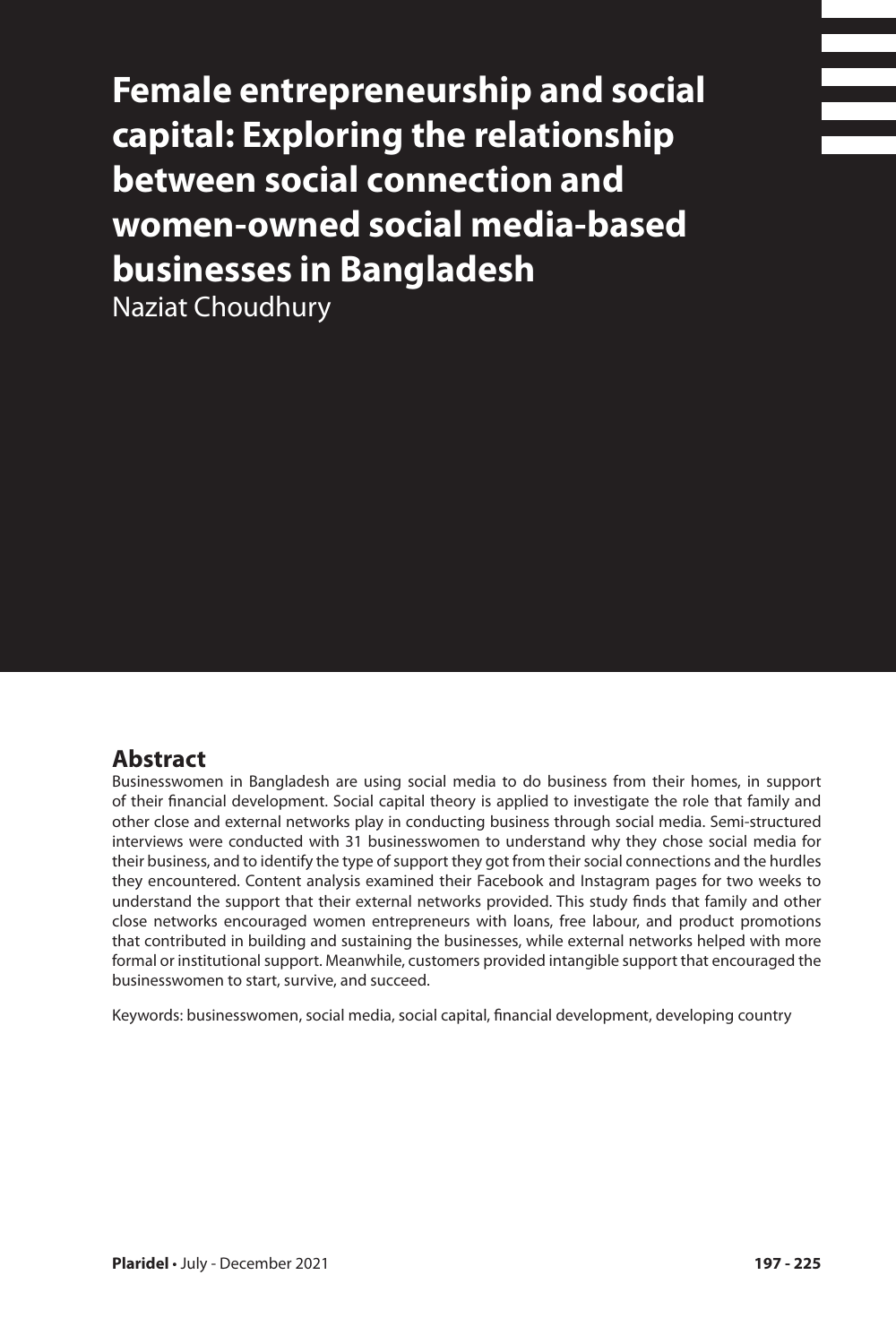## *Plaridel* **Open Access Policy Statement**

As a service to authors, contributors, and the community, *Plaridel: A Philippine Journal of Communication, Media, and Society* provides open access to all its content. To ensure that all articles are accessible to readers and researchers, these are available for viewing and download (except Early View) from the *Plaridel* journal website, provided that the journal is properly cited as the original source and that the downloaded content is not modified or used for commercial purposes. *Plaridel*, published by the University of the Philippines College of Mass Communication is licensed under Creative Commons Attribution-NonCommercial-NoDerivatives 4.0 International License (https://creativecommons.org/ licenses/by-nc-nd/4.0/legalcode).

### **How to cite this article in APA**

Choudhury, N., (2021). Female entrepreneurship and social capital: Exploring the relationship between social connection and women-owned social media-based businesses in Bangladesh. *Plaridel, 185*(2), 197-225. https://doi.org/10.52518/2021.18.2-03choud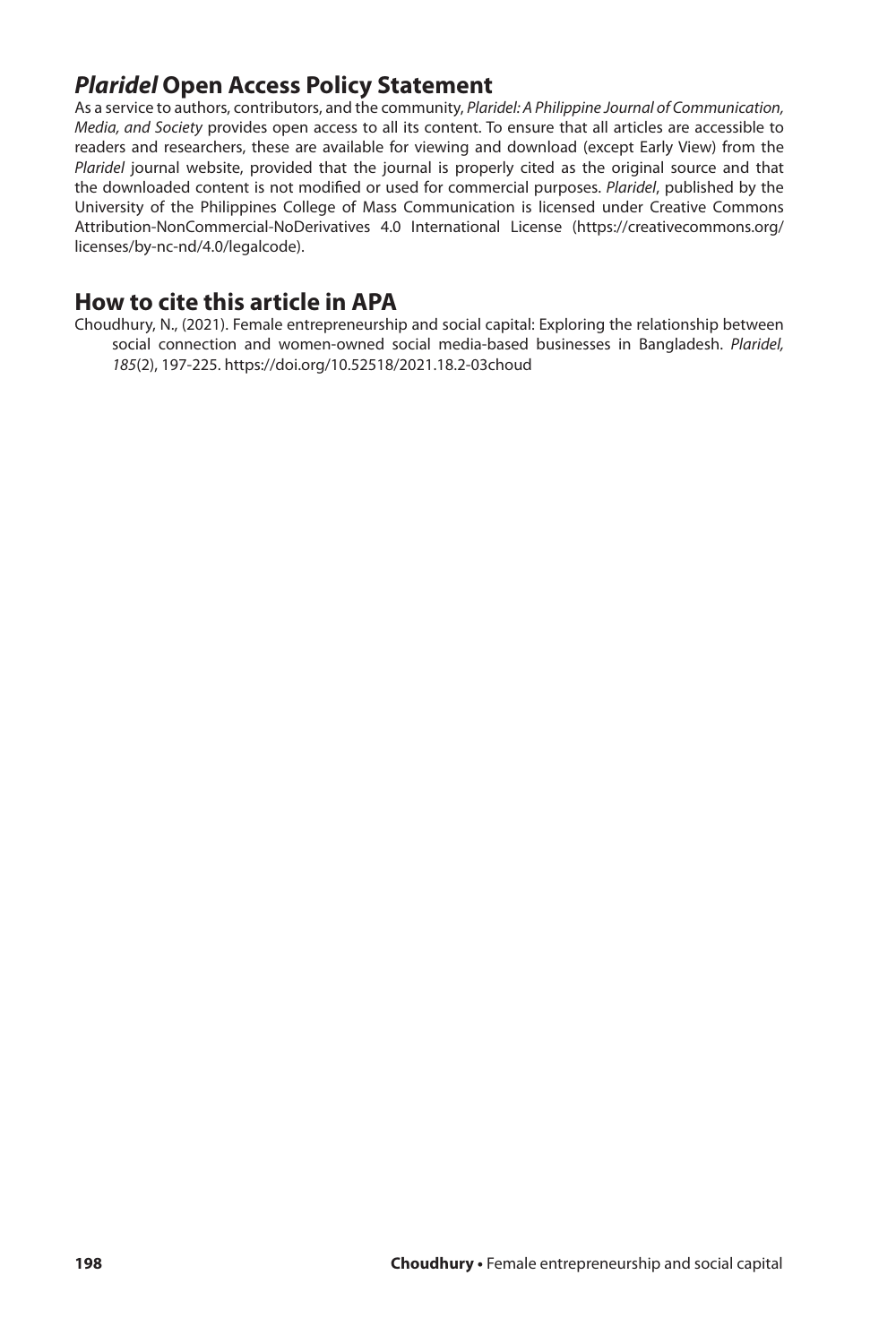## **Introduction**

Bangladesh has a population of 160 million people and women make up nearly half of this number. However, women's access to resources and decision-making is still limited. They are treated as inferior to men in every sphere of life and thus their subordination is evident. The patriarchal society of Bangladesh is explained by Abeda Sultana (2010), who writes:

> The issues of son preference, discrimination against girls (e.g. food distribution, burden of household work, lack of education, freedom and mobility), dowry, violence against women (e.g. wife-battering, rape), unequal wage, discriminatory personal laws, the use of religion to oppress women, the negative portrayal of women in the media, all of these patriarchal practices exist. (p.14)

These conditions create restrictions on women's economic development, which is reflected in the labour market. Only 38.5% of women participate in the labour market, compared with 84.2% of men. Only 10.7% of management positions are held by women, while men make up 89.3% of managerial roles., Meanwhile, the gender breakdown between professional and technical roles is24.4% women, 75.7% men (World Economic Forum, 2021). Momtaz Uddin Ahmed (as cited by Afroze et al., 2014) suggested that approximately 3,000 women in Bangladesh are entrepreneurs, which is 2% of the total number of entrepreneurs in the country.

Within this specific area, social media-based entrepreneurship has emerged as a new field where the number of women is on the rise. In 2020, Bangladesh saw up to 150,000 women using social media platforms for conducting business (Deutsche Welle, 2020). This is an encouraging number, as it means that more employment opportunities are being created for women. Data shows that in Bangladesh women who run enterprises are more likely to hire women, who comprise about 85% of the total employees in women-owned companies (Ahmed et al., 2017).

Despite these positive improvements for female business owners, women entrepreneurs face many obstacles, including the lack of funding opportunities and business-related knowledge, and family responsibilities (Ahammad and Moudud-Ul- Huq, 2013). Afzal Hossain et al. (2018) also found that "economical, psychological, knowledge and skills, family, and legal and administrative [are] the crucial factors, which significantly affect women's involvement as entrepreneurs in the SMEs [small and mediumsized enterprises] sector in Bangladesh" (p. 62). Social media creates a platform for these women entrepreneurs to tackle some of the barriers mentioned. Despite male domination, discrimination, unequal pay, and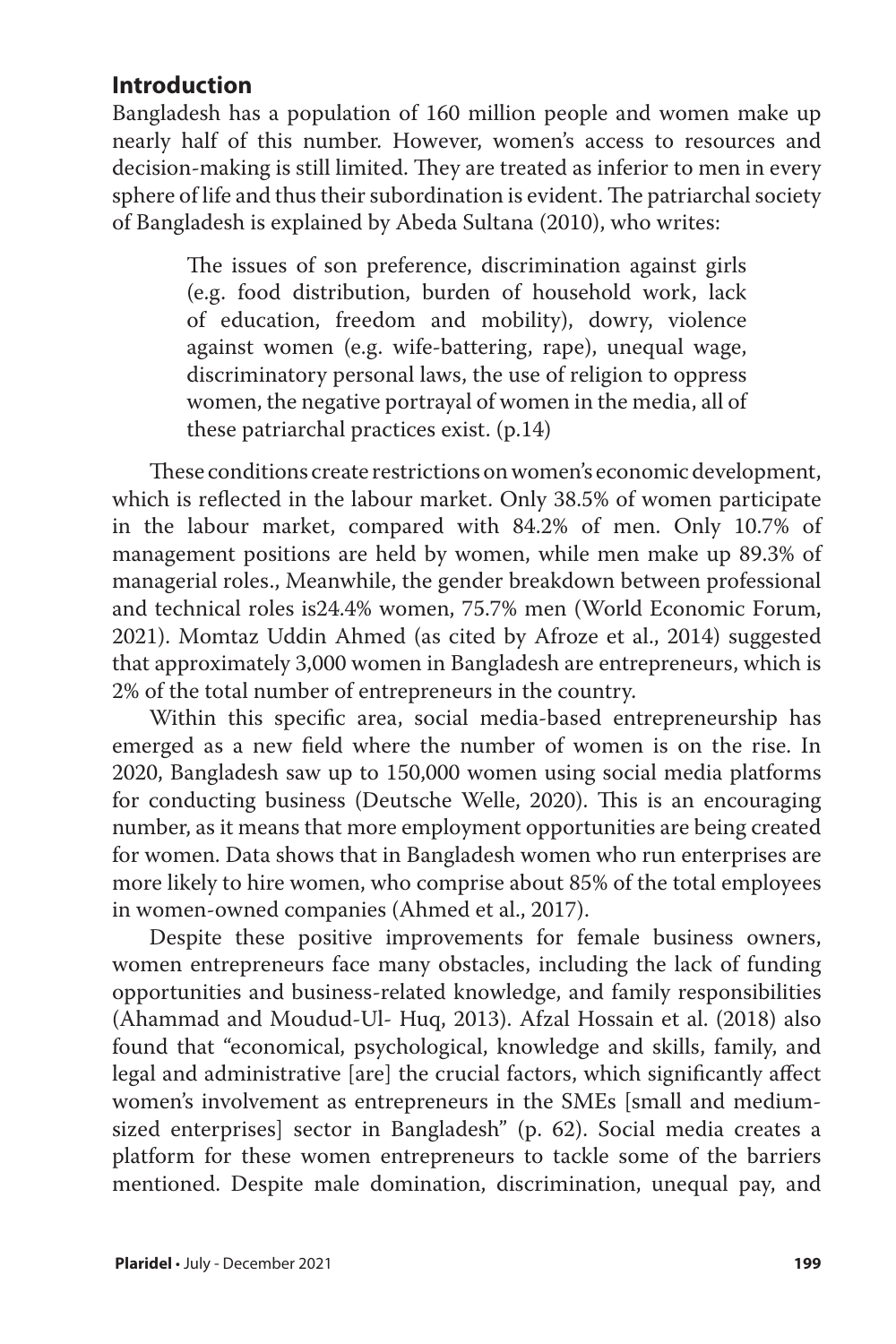harassment, women in Bangladesh are trying to make a space for themselves through social media entrepreneurship.

Women in Bangladesh, their journey, experiences, and challenges are the focus of this research paper. Specifically, this study revolves around businesswomen who run their businesses through social media. Semi-structured interviews were used in this research to understand the motivation behind choosing social media as a site for their businesses and the role their close and external networks play in this regard. This paper aims to explore the type of support received through these networks in conducting social media-based businesses.

One of the contributors to the successful start and growth of womenrun businesses is social capital. Women struggle more to establish businesses in comparison to men. Social and familial responsibilities as well as restrictions on mobilities limit women's networks and their ability to access funds and other resources. Thus, the researchers believe that social capital plays a significant role in establishing businesses (Stam et al., 2014; Tundui & Tundui, 2013). Relationships hold great value in Bangladesh, and the maintenance of relationships with respect and honour are the basis of social and cultural as well as financial activities (Choudhury, 2021). Women are encouraged "to develop, promote and use appropriate forms of social capital" as support from their social networks has a positive impact on the performance of businesses run by women (Tundui & Tundui, 2013, p. 59). Nan Lin (1999) compared the importance of social capital to financial capital in initiating and expanding businesses. Women's access to social capital, along with other forms of capital, is thus crucial for the stability and growth of their businesses (Dah and Zolnik, 2011). This research examines what role these relationships play in helping social media-based women entrepreneurs in Bangladesh. After all, Bangladesh, although male dominated, is an emerging and promising market for women and this research explores what impact social capital has on the initiation and performance of women-owned businesses.

There are at least a couple of reasons for focusing on women entrepreneurs in Bangladesh. Research focusing on social capital's role in entrepreneurship from the perspectives of developing countries as well as from the perspectives of women entrepreneurs is limited (Gailey, 2010; Muniady et al., 2015). There is a need to look into markets other than those in developed countries where the majority of research is conducted (Hughes et al., 2012). Second, collectivism and patriarchy are strongly embedded in Bangladeshi society. It is therefore important to investigate how women within the society of Bangladesh conduct their businesses on social media with the support of their close and weak ties.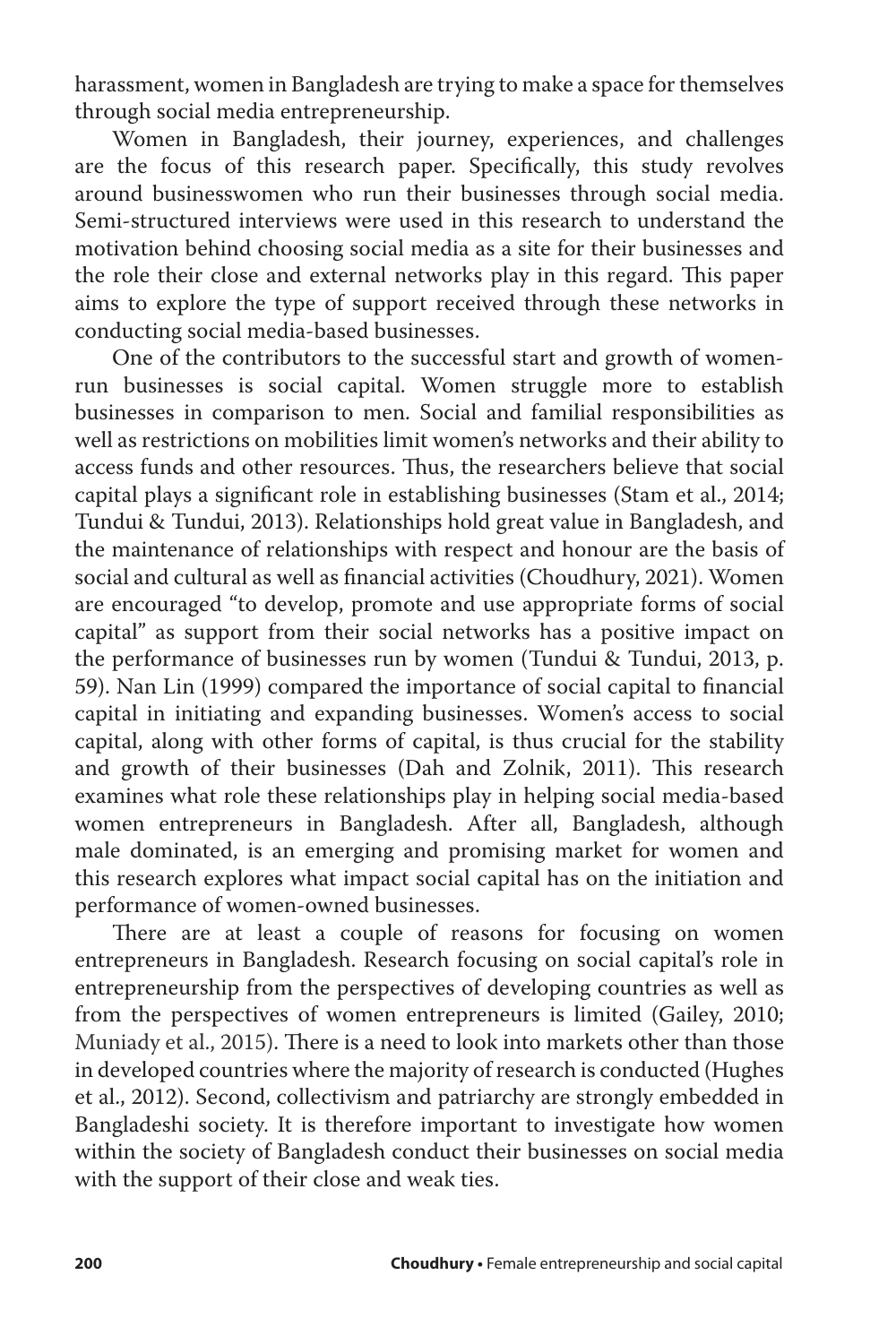## **Social media and entrepreneurship**

Starting a business is not an easy task for either women or men. Difficulties in obtaining loans, a lack of purchasing power, and infrastructural problems all create impediments towards establishing and running a business. Along with these hurdles, women face the added obstacles of social and familyspecific duties. Gary Akehurst et al. (2012) found that women face both external and internal barriers in turning a business into a success. These hurdles impact the motivation behind launching a business as well as running it. They found that the "main motivation for women to create a business was the same as those for men: the need for success, independence, economic reward and job satisfaction" (p. 2490). Focusing on women in developing countries such as India, Ashima Bhatnagar et al. (2017) found that the reasons women decide to launch a business were "autonomy and adequate income, flexible working environment, opportunities to use and develop human capacity, inducement of empowerment and growth and promotion of societal responsiveness" (p. 50). Flexibility in work hours and work environment has been identified as being more important to women who have children than to men (Hill et al., 2008; Plantenga & Remery, 2009). E. Jeffrey Hill et al. (2008) noted that "depending on life stage, 48–63% of the men and 64–85% of the women valued flextime" (p. 178).

Social media can offer support to women entrepreneurs by providing the flexibility of being able to incorporate work into their daily lives. Celestine Lugaye Ukpere et al. (2014) argued that "social media has enabled [women] the luxury of being able to adequately manage their time and daily tasks enabling them to represent in all aspects of daily developments of their family and business spaces" (p. 558). Other reasons for using social media in doing business are low cost, global reach and direct interaction with customers (Genç & Oksüz, 2015; Rahadi & Abdillah, 2013;).

Social media is a tool that can help women overcome certain obstacles in the way of professionally running their businesses. Francesca Maria Cesaroni et al. (2017) suggested that the cultural background of a country plays an important role in understanding the circumstances under which women use social media for businesses. Social media can provide support for those in a subordinate position faced with many social and family obstacles. For instance, social media can help individuals expand their networks, which women can utilize to expand their businesses (Cesaroni et al., 2017). Similarly, culture also plays a role for businesswomen in the United Arab Emirates, where Instagram users were found to depend on their immediate network for business. Eman Wally and Swapna Koshy (2014) explain: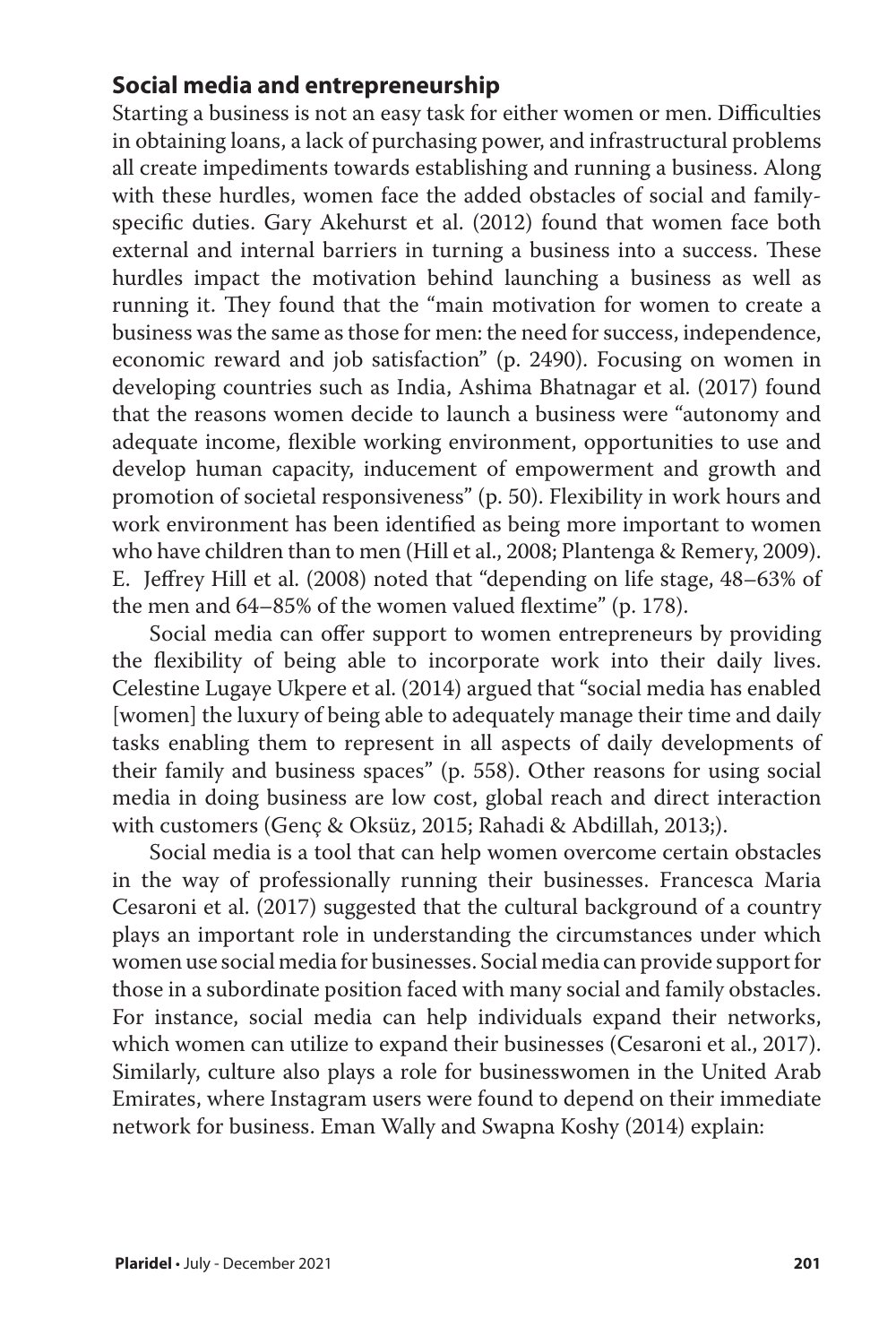The fact that Instagram derives its success from the cultural emphasis on family and social groups which is a basic feature of the Emirati society is non-negotiable. The Emirati culture and tradition is strongly based on the tribal concept all for one and one for all. All the participants highlighted the importance of the family support not only for finances but also on the emotional front. All of them had family members as their first line customers (p. 13).

Social networking also plays an important role in online shopping (Parsons, 2002; Rohm & Swaminathan, 2004; Tuten, 2008), where social media contributes to purchase-related decision-making processes. Lisa Harris and Charles Dennis (2011) showed that people trust their friends for product recommendations. As most friends are on Facebook, they turn to Facebook to gather these recommendations and reviews on items to purchase (Harris & Dennis, 2011). Hence, social media creates new ways to do business that support women who face social and financial hurdles in life.

This paper examines what motivates women entrepreneurs in Bangladesh to use social media for their business, and what support they get from their close and external networks and the problems they face.

## **Social media and women's empowerment**

Financial independence is one of the ways by which women can support themselves and others. This form of independence also encourages women to voice their opinions and contribute to the decision-making process. Economic independence is not only related to joining the labour force but also to initiating and engaging in their own businesses. Income-generating activities ensure some form of independence for women. Syed M Hashemi and Sidney Ruth Schuler (1993) described women's empowerment as entailing economic stability. Other researchers noted that economic dimensions such as participating in the market economy, gaining knowledge and skills, and making decisions over household expenditure are part of the greater empowerment of women (Acharya & Bennett, 1982; Ackerly, 1995). Entrepreneurship offers women the space to blend their family duties and personal pursuits; a space where they can take care of children and elders in the family and also create opportunities for monetary gains. These advantages are seen as a convenient arrangement to build a platform for them to make a name for themselves. A study showed that microfinance initiatives taken by women in Nepal and Pakistan brought significant changes to their lives (Gobbi, 2005). In Nepal, self-confidence increased in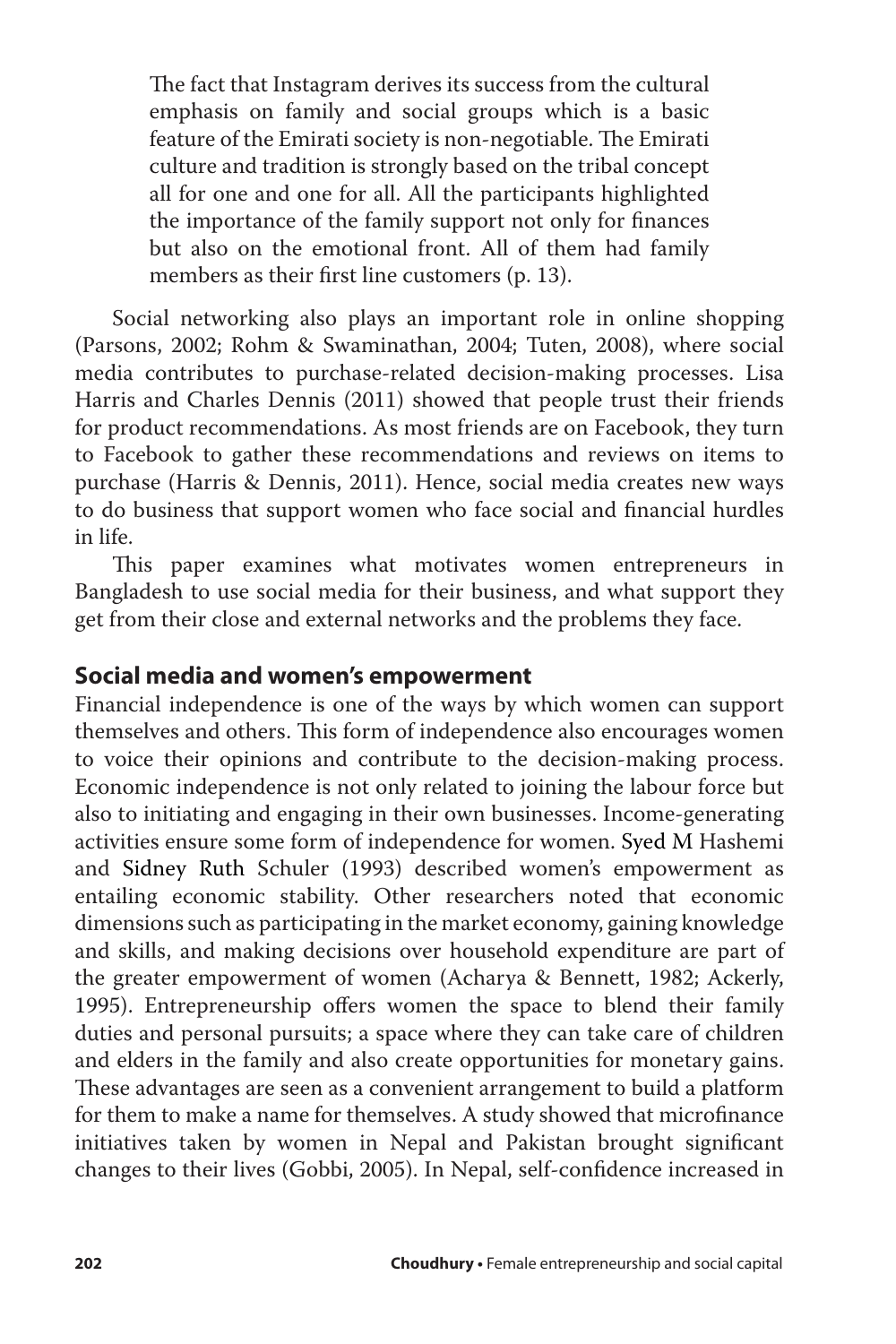94% of women and 46% saw changes in their position at both the societal and family level. In Pakistan, 86% of women witnessed their relations change positively with family members (Gobbi, 2005). In India, women in the silkreeling industry who received microfinance support experienced not only political empowerment but also

> [A]n increase in their economic and social status, stemming from the fact that they were now earning their own income. Working as independent entrepreneurs and no longer as waged labourers was obviously important to them. They felt that they had more respect in the community and their own self-esteem increased accordingly. Their mobility also increased; they moved around the village more freely, even talked to men, and they went to the cocoon market and Silk Exchange without their husbands. They became much more articulate and self-confident. They had a sense of security and could provide for their children independently of their husband. (Leach & Sitaram, 2002, p. 580)

Financial independence can be a way for women to improve their condition. It can assist in enhancing self-confidence and status in families and also in preventing violence towards women. Koustuv Dalal (2011) conducted a study in India that showed that the combination of employment and higher education helped to combat intimate partner violence. This form of independence can come through the market, as Delphine Godefroit-Winkel (2018) believed that "it has long been regarded as a place of social mutation and transgression" which "opens doors to mutations of power within families and communities" (p. 2).

Online social platforms can be a tool for women to expand their networks and businesses. As these platforms offer spaces to share usergenerated content, women can gather information to equip themselves for the development of their business and to expand their market. Over the past decade, social media has been instrumental in opening doors towards empowerment for women. Dana Rotman et al. (2011) explained that "what social media can provide is a way to facilitate awareness of issues at a much larger scale which may translate into further action" (p. 821).

Women have been taking initiatives, such as building unity to further their cause, making profit by doing business online, and giving or seeking advice to use this online tool for their betterment. Echoing this sentiment, Egyptian-American activist Mona el-Tahawey (as cited by Radsch, 2017) believes that "the power of women is in their stories. They are not theories, they are real lives that, thanks to social networks, we are able to share and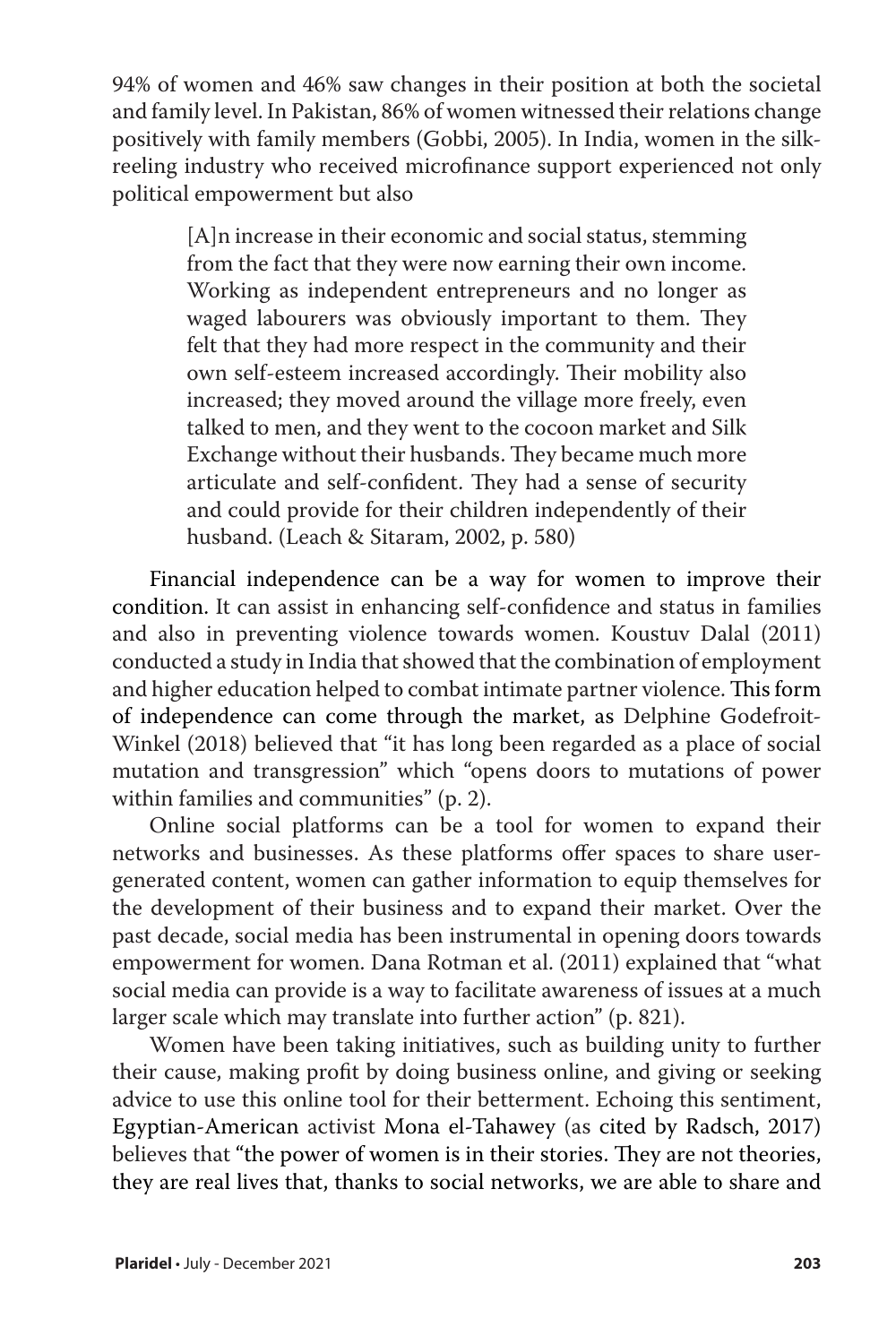exchange" (para 1). Sharing experiences is one of many routes in social media through which women are expanding their networks. By sharing recipes and pictures of foods, Arab women are not only projecting their way of life but are also building their own community (Aharoni, 2013).

Social media has given women a platform to voice their opinion and unite for a cause. Manal al-Sharif's hashtag movement for driving in Iran in 2011 and the "Black dot" movement and online petitions regarding the Delhi rape incident in India are prominent social media movements initiated by women and for women's causes (Rajendran, 2015). In their paper, Ukpere et al. (2014) provided examples of how women entrepreneurs around the world are using the internet and social media to bring changes to their lives. Women in North America, Asia, and Africa are utilizing these technologies to not only support their businesses locally but also to expand it at the international level. Furthermore, they argued that these women are "forming forums for advice and networking that make expert advice available in real time/instantaneously at the same time making use of the same for interacting with existing as well as meeting prospective clientele" (p. 554). In Pakistan social media has been positively associated with women's empowerment. Qurra-tul-ain Ali Sheikh et al. (2015) showed that access to knowledge, skill, and information is available on social media, which assists in women's increased understanding of their rights. Moreover, as these social media platforms open the door to the outside world, women's perspectives change, enhancing their economic development and decisionmaking processes (Sheikh et al., 2015). One of the areas highlighted by researchers is the fact that social media has ensured women's participation in diverse areas, giving them voices and opening paths for these voices to be heard nationally and internationally (Radsch & Khamis, 2013; Schuster, 2013).

Although social media offers a supportive platform for women and provides them with new opportunities, it still presents challenges. The physical and mental burdens faced by women in society also exist in social media. Brian D. Loader and Dan Mercea (2011) argued that social media should be studied from both the utopian and dystopian perspectives. One of the common obstacles relating to social media is basic access to technology and, more specifically, subscriptions to the internet in developing countries. As mentioned above, the development of women's positions is hindered by many social and cultural hostilities as well as religious rules. Hence, Victoria A. Newsom and Lara Lengel (2012) rightly state,

> We question whether these spaces can in fact provide voice to marginalized persons, or if they are re-creating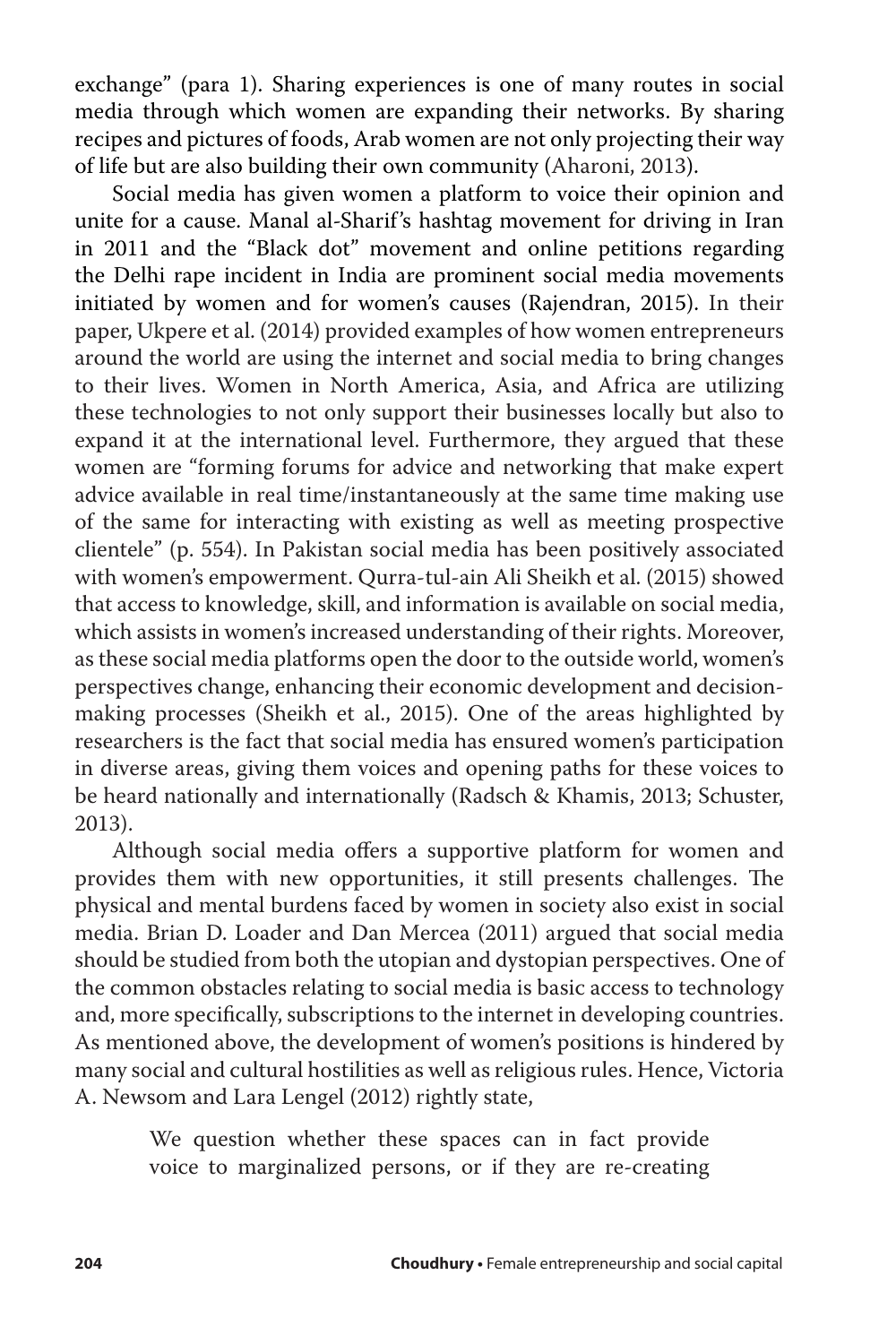digital, gender, and political divides. We suggest they are simultaneously empowering and restrained by hegemony, that they provide an impetus if not the means for altering hegemony. (p. 33)

Moreover, social media is still a place dominated by those in advantaged positions in society, especially in developing countries. Those who are in lower socio-economic positions are excluded due to a lack of the technological infrastructure needed to access social media and the internet. Hence, a significant segment of society is not enjoying the benefits offered by social media.

Women have both positive and negative experiences on social media. If they take advantage of the tool's positive aspects, then their position in society could change. Victoria A. Newsom and Lara Lengel (2012) concluded that "[i]t is important to understand that for many repressed and isolated voices social media are a primary way that needs and goals can be recognized to gain support from global institutions" (p. 38). Thus, it is critical to examine the opportunities created by social media for women entrepreneurs; in particular, how women use social media as entrepreneurs through the lens of social capital theory.

## **Social capital and entrepreneurship**

Extracting benefits from social relationships is popularly known as social capital. Michael Woolcock and Deepa Narayan (2000) explained that "the basic idea of social capital is that a person's family, friends, and associates constitute an important asset, one that can be called on in a crisis, enjoyed for its own sake, and leveraged for material gain" (p. 226). Both close and external social networks contribute to the formation of social capital. Trust, norms, reciprocity, and connections between social networks are essential elements within the concept of social capital (Bourdieu, 1986, Coleman, 1988, Putnam, 2000). Generally, there are two types of social capital: bonding and bridging. Tight social relations such as close friends, family members, and neighbours are known as bonding social capital (strong ties). In contrast, bridging social capital (weak ties) includes loosely linked relationships, such as those often seen among acquaintances and colleagues.

Social capital as a vital resource is positively linked to the success of a business. Various forms of social relationships are essential for turning a business into a profitable endeavour (Bennet & Richardson, 2005; Lin et al., 2000), as financial, social, and individual networks help entrepreneurs gain access to valuable resources (Lages et al., 2009; Nahapiet & Ghoshal, 1998) including information, knowledge, skills, financial support, product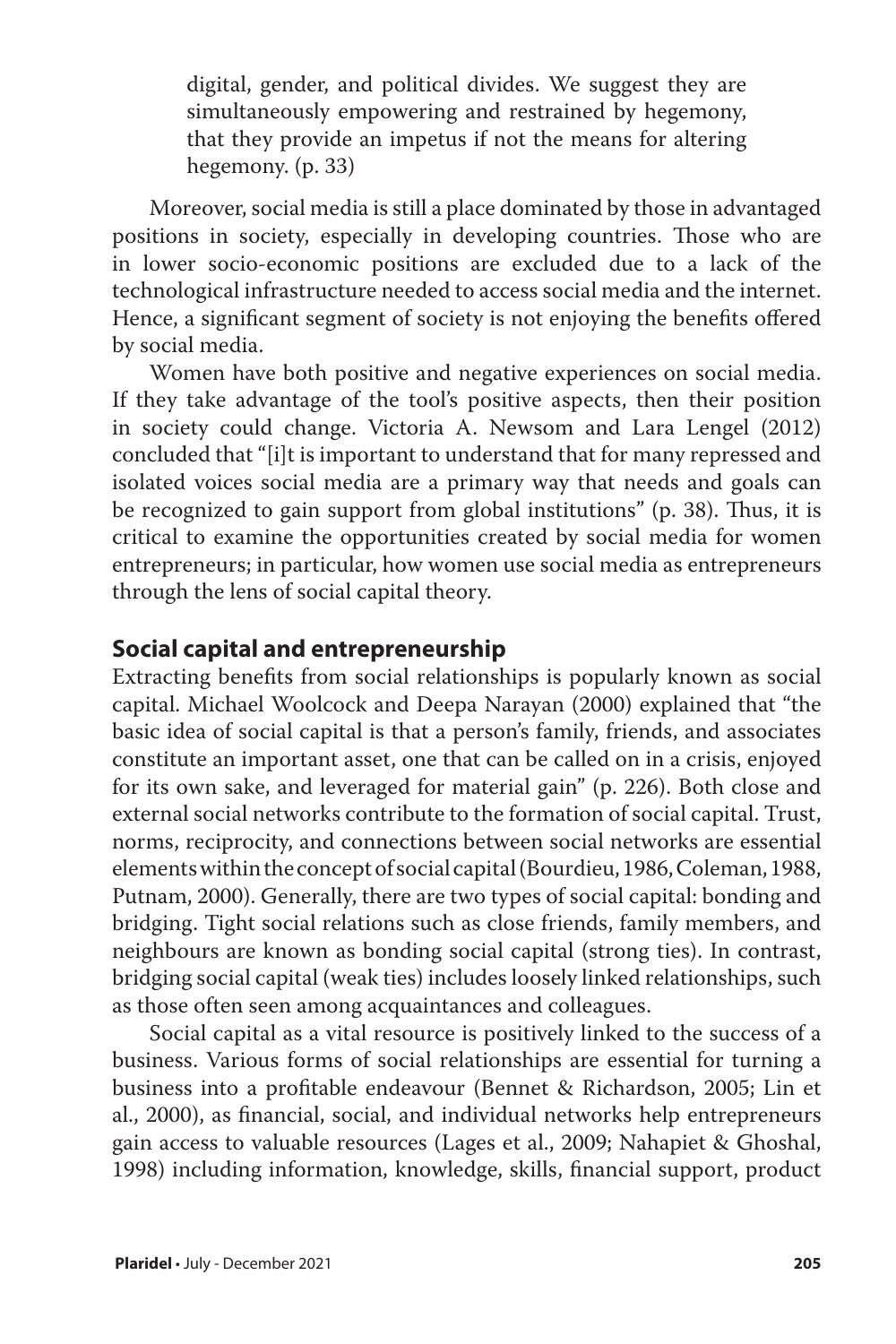advertisements, and access to customers and suppliers (Marin et al., 2012; Muniady et al., 2015; Teoh & Chong, 2008). In these areas of social capital, women are less privileged, as their social connections are generally limited. Research in Asian countries showed that compared to men, women are unable to maintain their networks because of heavy family and household duties (Dhaliwal, 2000). This spills over to the lives of women entrepreneurs as well. Their businesses start with inadequate access to human and social capital (Schmidt & Parker, 2003) and the valuable social networks that can assist them in attaining helpful resources (Smith-Hunter & Boyd, 2004).

Social connection, social interaction, and social relationships can play significant roles in building businesses. Lavlu Mozumdar et al. (2017) found that social capital was effectively impacting business performances of rural women in Bangladesh by creating skills, trust, and access to other capital. Formal and informal networks functioned as loan providers. Although no gender-based differences were found for seeking formal loans in Vietnam, better relationships with members of government and business institutions could help in acquiring loans (Pham & Talavera, 2018). A similar finding was also seen in Malaysia, where group-based lending through social capital proved helpful for women as they were unable to access business loans (Yusuff et al., 2016). Another study in Malaysia also suggested that as there is a positive relationship between social capital and micro-enterprise performance, and that women should invest more in strengthening business relationships with those in the concerned sectors (Muniady et al., 2015). Women in South Africa gained emotional, instrumental, and financial support from their families, which positively impacted the performance of their businesses (Neneh, 2017). However, they were not fully utilizing the benefits that could be accessed through bonding and bridging social capital, such as hiring competent employees from outside their family or taking informal loans from external members (Neneh, 2018). In the context of Malaysia, Wendy Ming-Yen Teoh and Siong-Choy Chong (2008) argued that bonding social capital can be a great support for women entrepreneurs as they often provide free labour. By focusing on trust and obligation, Muhammad Azam Roomi (2009) found that bonding social capital was more helpful for businesswomen in England than bridging social capital. Access to vital information and resources available through bonding social capital helped in the "growth stage of the business" (Roomi, 2009, p. 18). A similar finding was also evident in Ethiopia and the Philippines. Families for women entrepreneurs in Ethiopia provided either financial or labour support (Hundera, 2014). Meanwhile, Vimolwan Yukongdi and Jennyvi Mosuta Cañete (2020) found that the 27 Filipino women entrepreneurs they interviewed were less inclined towards obtaining a loan from micro-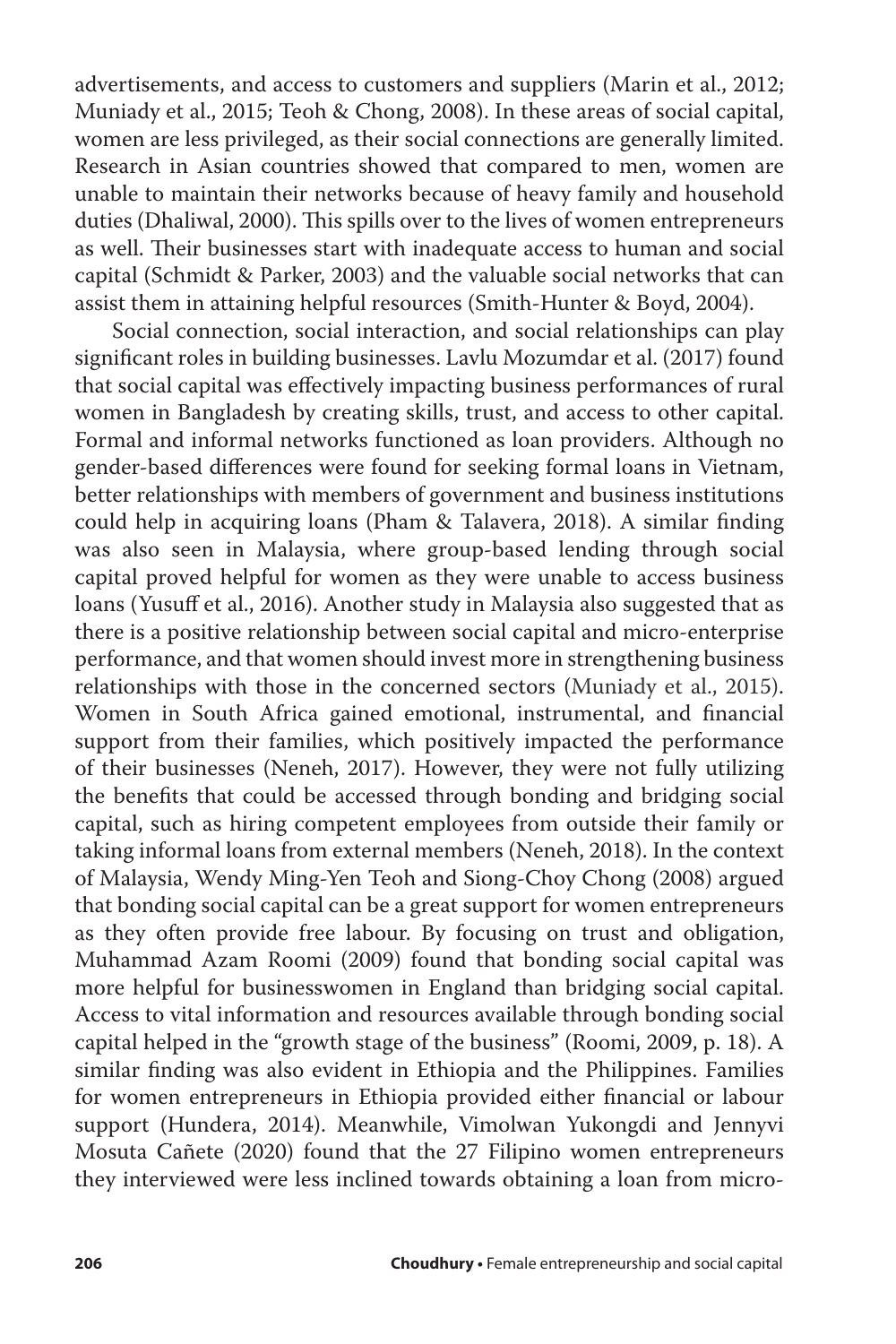finances but instead relied on their own savings. After consultation with their relatives, rather than other personal social networks, these women initiated their own businesses (Yukongdi & Cañete, 2020). In Ghana, John Kuada (2009) found that family was the main source of financial support for women because they found it challenging to seek formal loans in that country. In addition to this, prayers and "fellowships" attained through Church membership provided moral support to the women entrepreneurs (Kuada, 2009, p. 98). Church-based ties also contributed to women's success in business in Indonesia. Pudjo Suharso et al. (2019) studied three dimensions of social capital in understanding its role in Indonesian women enterprisers' lives. Moral support was the most influential factor and it made a strong contribution to the sustainability of their businesses. The other two dimensions, trust through financial support and formal and informal network support, had less significant involvement.

Social capital does not inherently entail success. Actors do not always benefit from their maintenance of social connections (Portes & Landolt, 2000). Complications in the form of mismanagement, anxiety, and social and economic pressures may exist within these networks. In a comparative study between women entrepreneurs in Pakistan and Tanzania, Marta Lindvert (2018) argued that social capital is a complex process within the arena of business where there are no straightforward positive or negative rewards. Echoing the work of Ian R. MacNeil (1980) and Alejandro Portes (1998, 2010), she claimed that women in both Pakistan and Tanzania face more family constraints than benefits despite getting loans and other assistance. Additionally, these women could acquire support only from informal networks and not from external or formal networks, which in turn limits the expansion and success of their businesses (Lindvert, 2018).

In this research, social networks and the external networks of entrepreneurs are examined in order to understand the support and challenges they provide to women in running their businesses. The support can be in the form of tangible or intangible resources. Tangible resources are "finance, technology, and materials" while intangible resources are "knowledge, capabilities, and relationships" (Kuada, 2009, p. 86). How these forms of support are accessed through bonding and bridging social capital will be explored here.

## **Methodology**

Women entrepreneurs who do business through social media were interviewed. Data were derived through the mixed methods of content analysis and semi-structured interviews. As there was no data available on business women's use of social media, snowball sampling was the most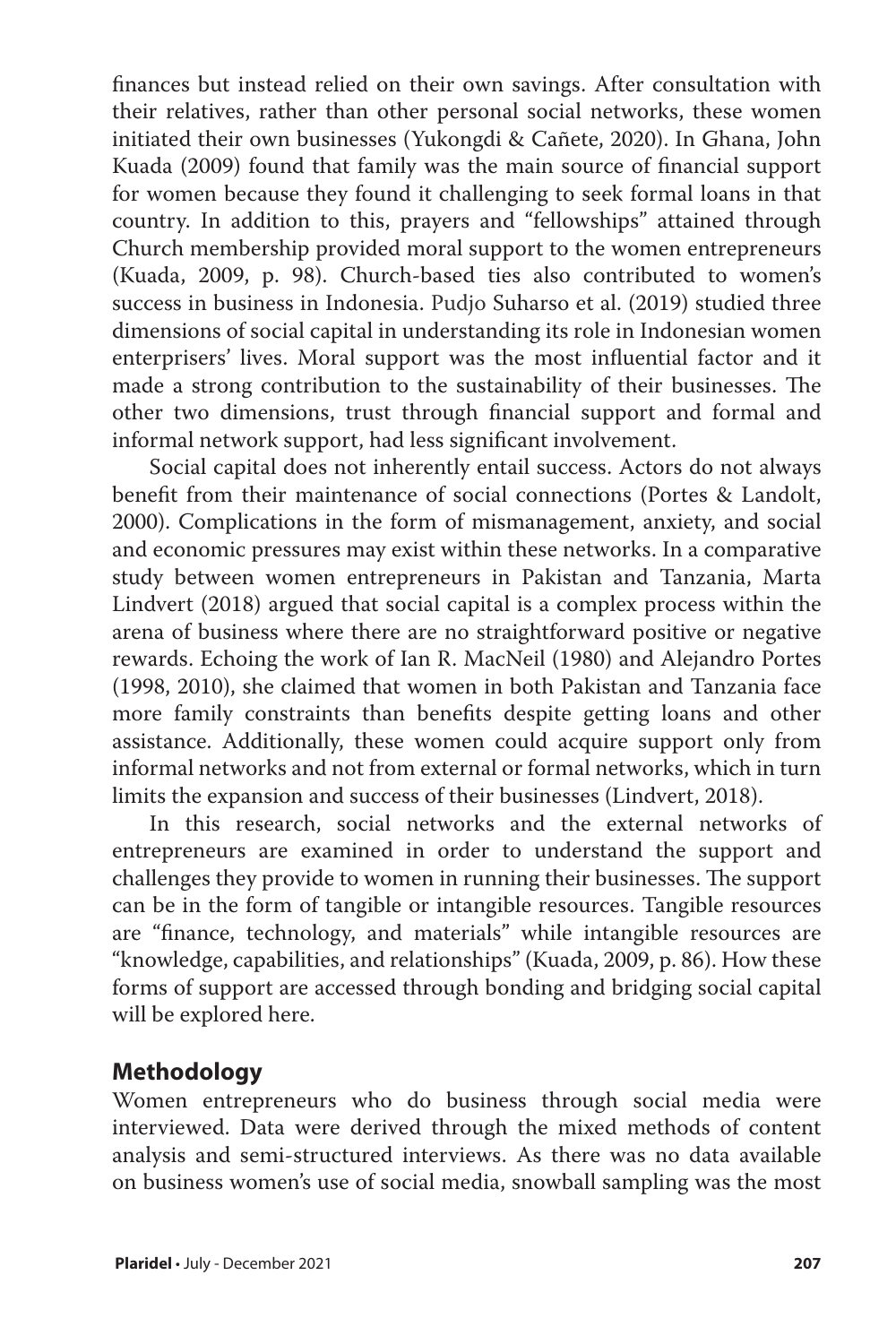suitable method for this research since it offered a way to closely investigate the use pattern and the experiences of women entrepreneurs in Bangladesh. For the snowball sampling, a request to participate in this research was posted on potential participants' and their networks' Facebook walls. The criteria for identifying and selecting a participant were: i) above the age of 18; ii) must own a business not jointly owned with men; ii) must use social media to run their business; iii) willing to allow the researcher to join their social media group, page or wall (if private or locked); and iv) must be prepared to speak freely about their experiences. Those who responded favorably were selected for the interview.

Table 1 describes in detail the methodology. Thirty-one urban-based women entrepreneurs between the ages of 24 to 47 years old were chosen. The majority (65%) of them were from 30 to 35 years old. Of the rest of the participants, 20% were less than 30 years old and 10% were between 35 and 39 years of age. Only 5% were between the ages of 40 to 47. Most of them had college/university graduate degrees (75%). After the selection, consent was taken from the women participants.

| <b>Methodology</b>           | <b>Details</b>                                   |
|------------------------------|--------------------------------------------------|
| Method of data collection    | Semi-structured interview                        |
|                              | Content analysis                                 |
| Sampling                     | Snowball sampling                                |
| Total number of participants | 31                                               |
| Age                          | 24 to 47 years old                               |
| Length of interview          | 50 to 70 minutes                                 |
| Duration of interview        | 1-30 September, 2020                             |
| Language of interview        | Bangla                                           |
| Content analysis             | Comments section of Facebook and Instagram pages |
| Analysis technique           | Thematic analysis                                |

**Table 1:** Detailed information on methodology

First, a content analysis of their Facebook and Instagram business pages was done for two weeks. The customers' comments in the "comment section," both positive and negative, were carefully studied to provide an understanding of the tangible and intangible support from their network. After the content analysis, semi-structured interviews of around 50 to 70 minutes were conducted to bring forth the participants' feelings about, perceptions, and experiences of social media usage for businesses. This form of the interview allowed the researcher to hear the stories from participants about the role their close networks played in their online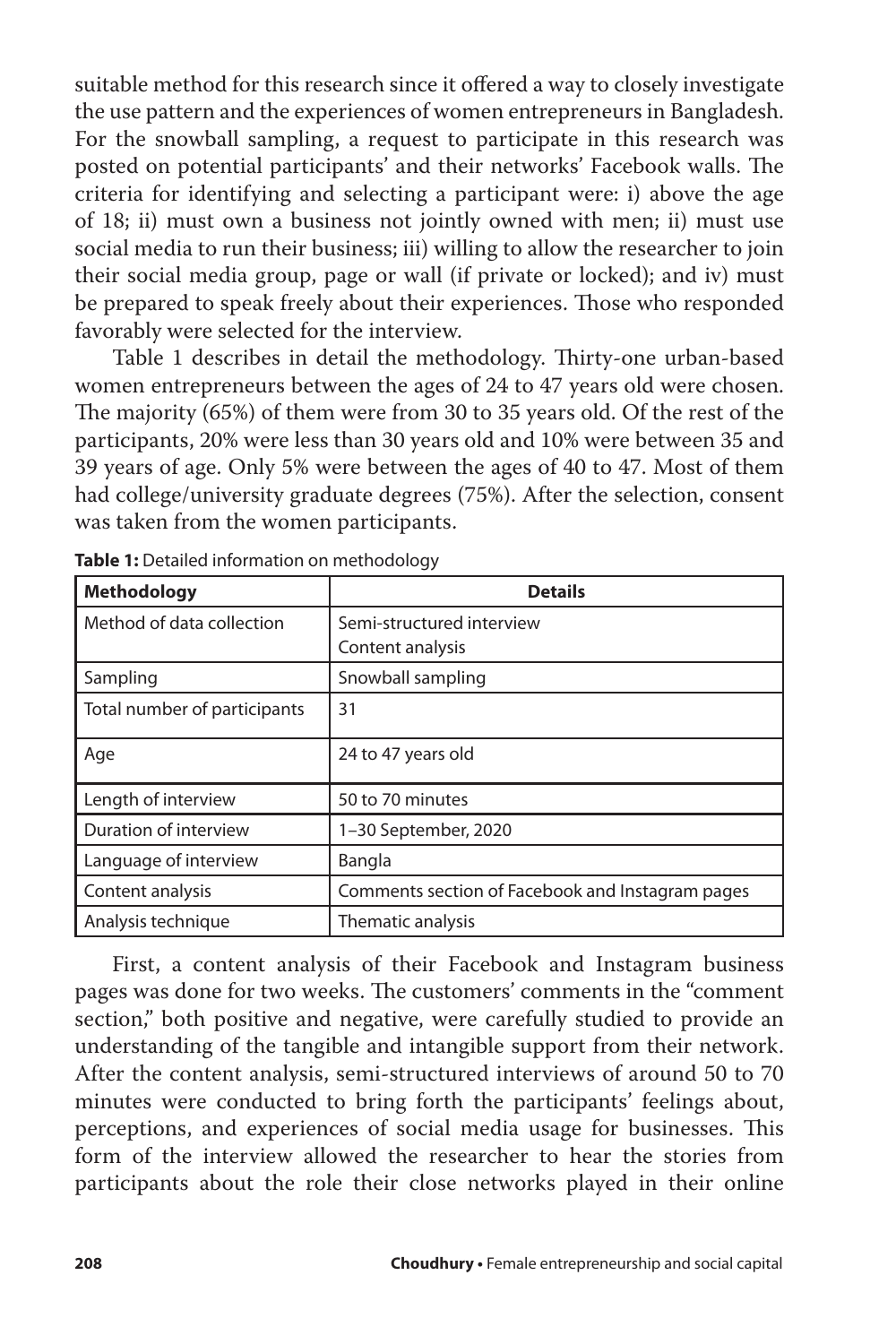business. A comfortable environment was created where the participants could share their experiences, including the challenges they faced. The interviews were structured around broad questions on social media types, business, motivation, support from networks, and problems faced. The businesswomen were also asked about how they interpreted the positive and negative comments on their pages. Data from the comments and interviews were coded and thematically analyzed, and background data on the participants were incorporated to complete the findings. The structure of the discussion below is based on the themes of motivation, type of business, form of support received, and challenges faced.

## **Analysis**

### *Women entrepreneurs and their businesses*

During the interviews, the participants talked about their businesses, including about their customers, monthly incomes and the motivation behind launching an online business. The findings show that the businesswomen in this study used multiple social media platforms to conduct their businesses, including selling various types of products. Their responses are outlined in Table 2.

| Category                                     | Percentage |
|----------------------------------------------|------------|
| Social media platform used:                  |            |
| $\bullet$ Facebook                           | 78         |
| • Facebook and Instagram                     | 22         |
| Type of business:                            |            |
| • Homemade food                              | 30         |
| • Cosmetics                                  | 25         |
| • Clothes for women                          | 25         |
| • Stationery and crafts                      | 20         |
| Gender of customers:                         |            |
| • Women                                      | 78         |
| $\bullet$ Men                                | 16         |
| $\bullet$ Both                               | 6          |
| Type of customers when the businesses began: |            |
| • Family and friends                         | 93         |
| • External networks                          | 7          |

#### **Table 2: Background of the business**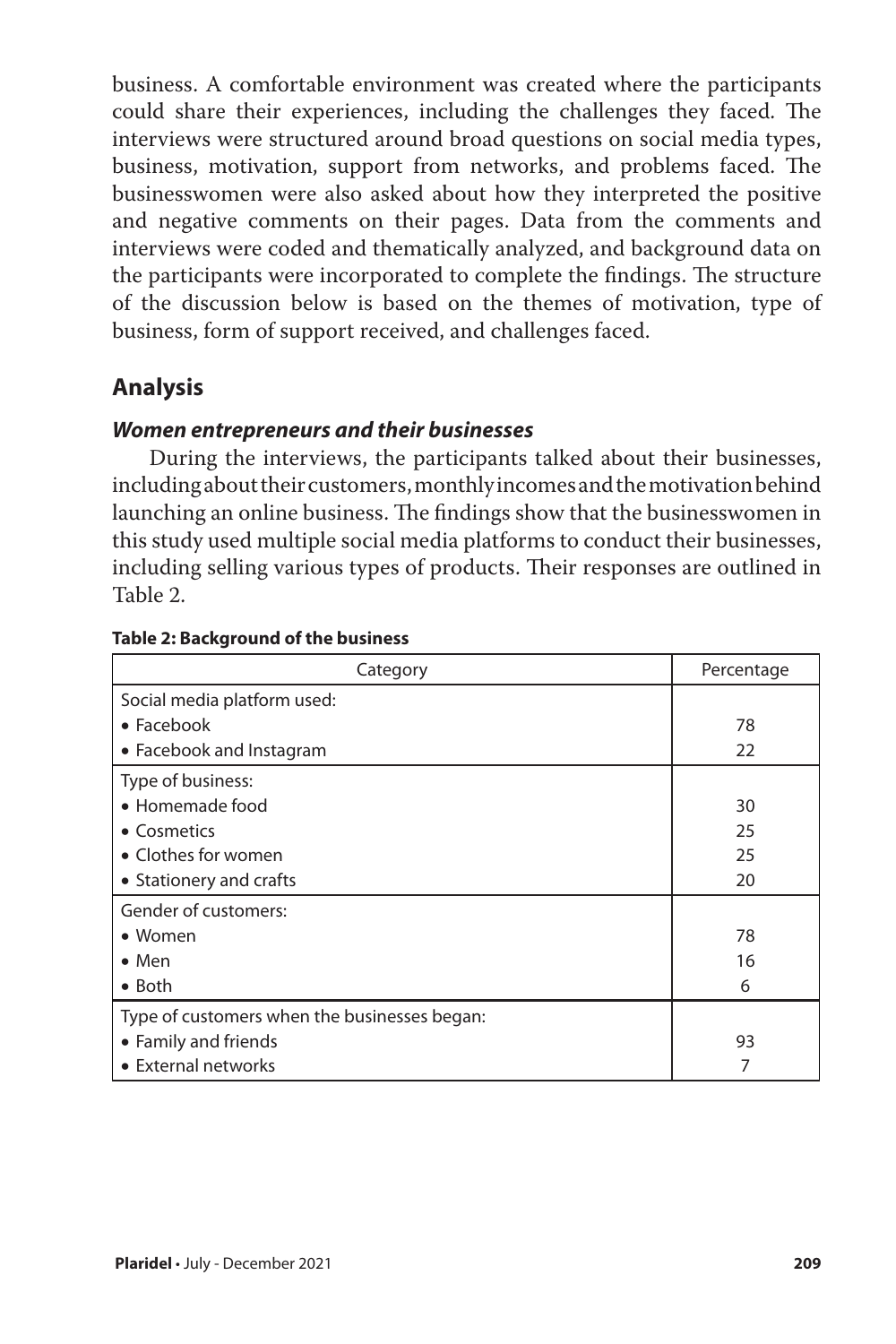| Category                                                | Percentage |
|---------------------------------------------------------|------------|
| Monthly income from business (in taka):                 |            |
| $\bullet$ 15,000 - 25,000                               | 17         |
| $\bullet$ 26,000 - 35,000                               | 33         |
| $\bullet$ 36,000 - 45,000                               | 30         |
| $\bullet$ 46.000 - 55.000                               | 20         |
| Full time/part time:                                    |            |
| • Business as full-time job                             | 54         |
| • Business as part-time job                             | 34         |
| • Business as part-time job and different full-time job | 12         |
| Motivation:                                             |            |
| • Convenience                                           | 48         |
| • Small investment                                      | 37         |
| • Easy to build trust                                   | 11         |
| • Inspired by others                                    | 4          |
|                                                         |            |

### a) Type of social media

LinkedIn, Instagram, Twitter, and Facebook are some of the most popular social media platforms in the world. The total number of Facebook users in Bangladesh was recorded at 28,000,000 in 2017 (Internet World Stats, 2018). In the same year, Dhaka, the capital city of Bangladesh, had the third highest number of active Facebook users in the country (We are social, 2017). This is reflected in this study, as 78% of the Bangladeshi named Facebook as their preferred social media for business (see Table 2).

Participants in the 24 to 31-year age group had their business accounts both on Facebook and Instagram and they reported using both of these social media platforms simultaneously. Twenty-two percent of the participants are in this category. When asked about the reason for doing business through both Facebook and Instagram, one participant (age 27) said,

> I wanted to reach out to the younger generation who are now using Instagram more and more. Being on two social media has helped me to get more buyers. I used to be on Facebook only. But I realized the importance of Instagram and my sales increased by 25%.

### b) Type of business and its customers

The participants used social media for doing business selling homemade food delivery (30%), cosmetics (25%), clothes for women (25%), and stationery and crafts (20%). Generally, items that are likely to be purchased by women are sold by these businesswomen on Facebook (see Table 2). Women for women is the participants' business goal so they concentrated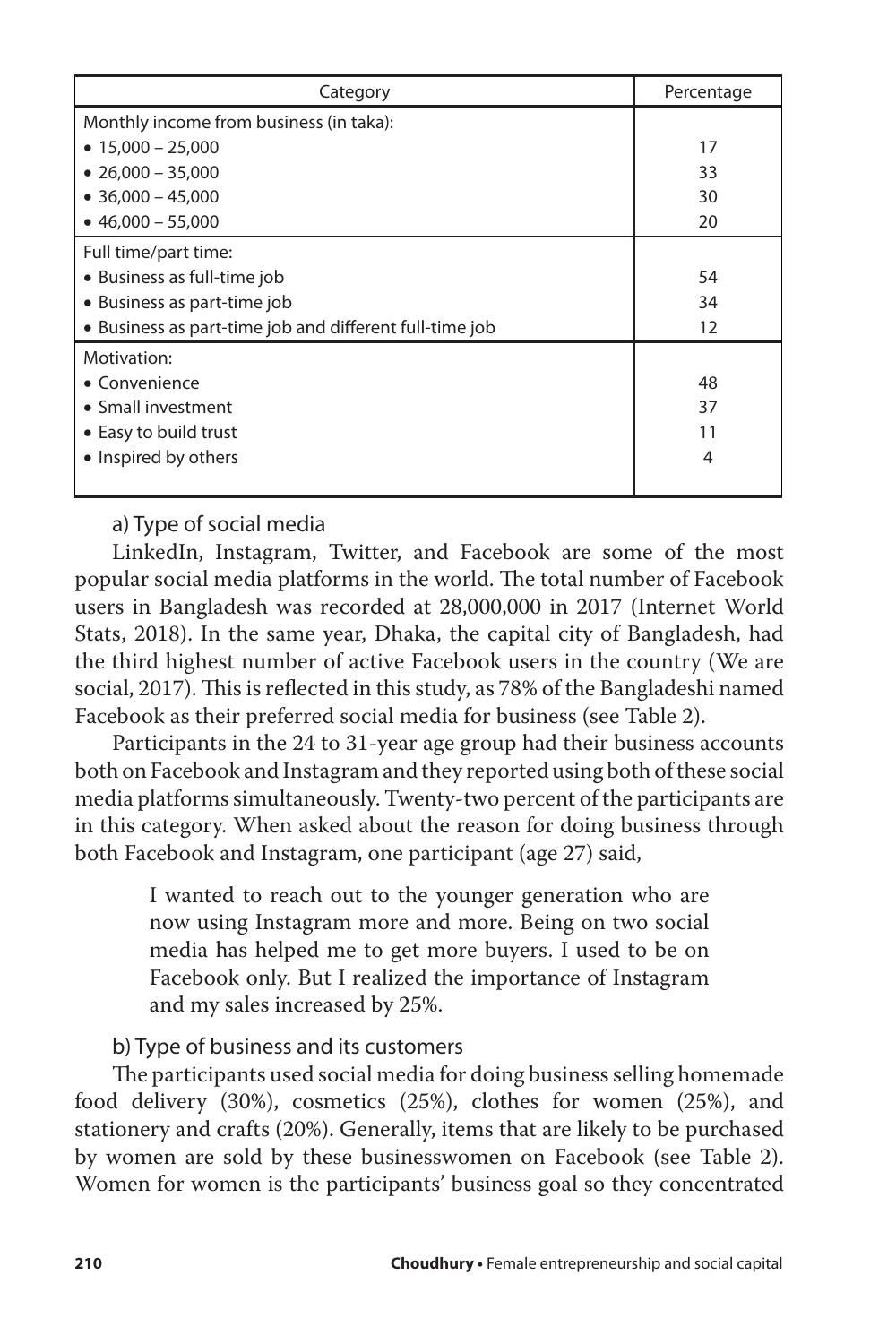mainly on women Facebook users' needs.. Customers for their products were mostly women (78%). Only those who sold food and stationery had both men and women as their customers.

Initially, almost all of the participants (93%) depended on their social networks to sell their products. It was the family members and friends who lent their support by ordering products and promoting the businesses among their own networks. This resembled the findings of research conducted in other parts of the world (Parsons, 2002; Rohm and Swaminathan, 2004; Tuten, 2008; Harris and Dennis, 2011).

#### c) Monthly income

The businesswomen noted in their responses that their monthly income from their social media-based businesses ranged from 15,000–55,000 taka (179–650 USD). In the Bangladeshi context, the average per capita income in 2018 was 1,751 USD (The Daily Star, 2018). Table 2 shows that more than half of the participants earned between 26,000 and 45,000 taka per month. Hence, their profit level can be regarded as moderate to high.

A large number of women in this study engaged in business as their fulltime job (54%), while some (34%) preferred it as their part-time profession. According to the participants, online business has given them "flexibility," "a new network of people," and "new ideas" including the possibility of simultaneously performing two jobs. Around 12% of the informants had a full-time job and conducted business as their part-time job. Social mediabased businesses opened new avenues for their economic development. But this flexibility also reconfigured their role as the spatial boundary between work and home fade away.

### d) Motivation behind using social media

Social media offers the flexibility to work at different hours and in different work environments. Women in this research reported using social media to conduct their businesses for this specific reason, with 48% citing convenience as a benefit (see Table 2). Participants reported finding this form of business convenient because it allowed them to create a balance between personal and professional lives. An informant who ran a homemade food delivery business (age 38) said:

> It is very easy for me because I have two high school-going kids and a family. I am very busy with my family's work. On the other hand, Facebook has a lot of people. Many people order food from their home through Facebook. Facebook helps me with my business. I found a lot of diners from Facebook.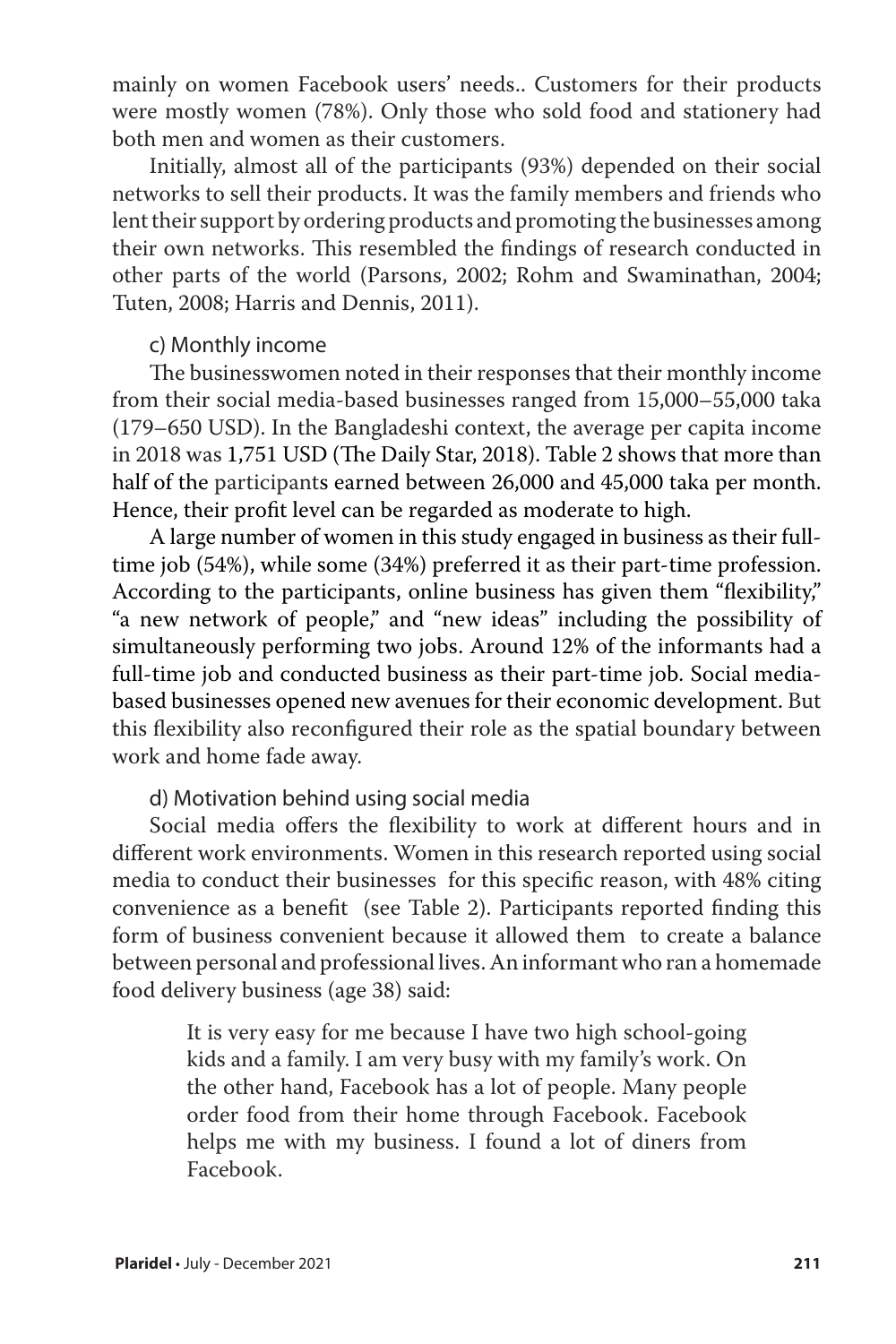Regarding convenience, another participant (age 28) felt that

Facebook is one of the widest marketplaces to get in touch with real clients. It is easier to communicate or reach my target group. In a physical store, one needs to wait for clients to come and choose to buy but here I can reach my clients by myself through Facebook.

The second most popular reason for conducting business through social media (37%) was the small financial investment required. Compared to regular forms of business, these online businesses needed less financial investment because, as one informant said (age 31), "No physical store or large number of employees are required."

Being able to build trust with customers was the third most cited reasons for doing business online (11%). This was possible as online platforms allowed business owners to "create trust more easily," reported one participant (age 37) who ran a food service. Another participant (age 26) who sold cosmetics on social media explained that "as the customers can communicate with me directly at any time of the day, I can clarify their concerns or suggest products suited for them. This helps to gain trust of my customers."

Table 2 also shows that for some (4%) of the businesswomen interviewed here, inspiration from others was a reason to start a business through social media. A participant (age 30) who has a makeup-related business said that:

> I saw some of my friends doing well in business so I was inspired by them. So I decided to start my online business through Facebook. And I found it really helpful.

## *Support from bonding social capital*

One of the main aims of the research was to investigate the forms of support these businesswomen attained from their close networks or bonding social capital. Aside from the background of their business, women were asked questions about the support they gained from their social connections. A large part of their close network were their families. Friends, relatives, close neighbours and colleagues were also involved as close ties. The support these businesswomen got is presented in Table 3.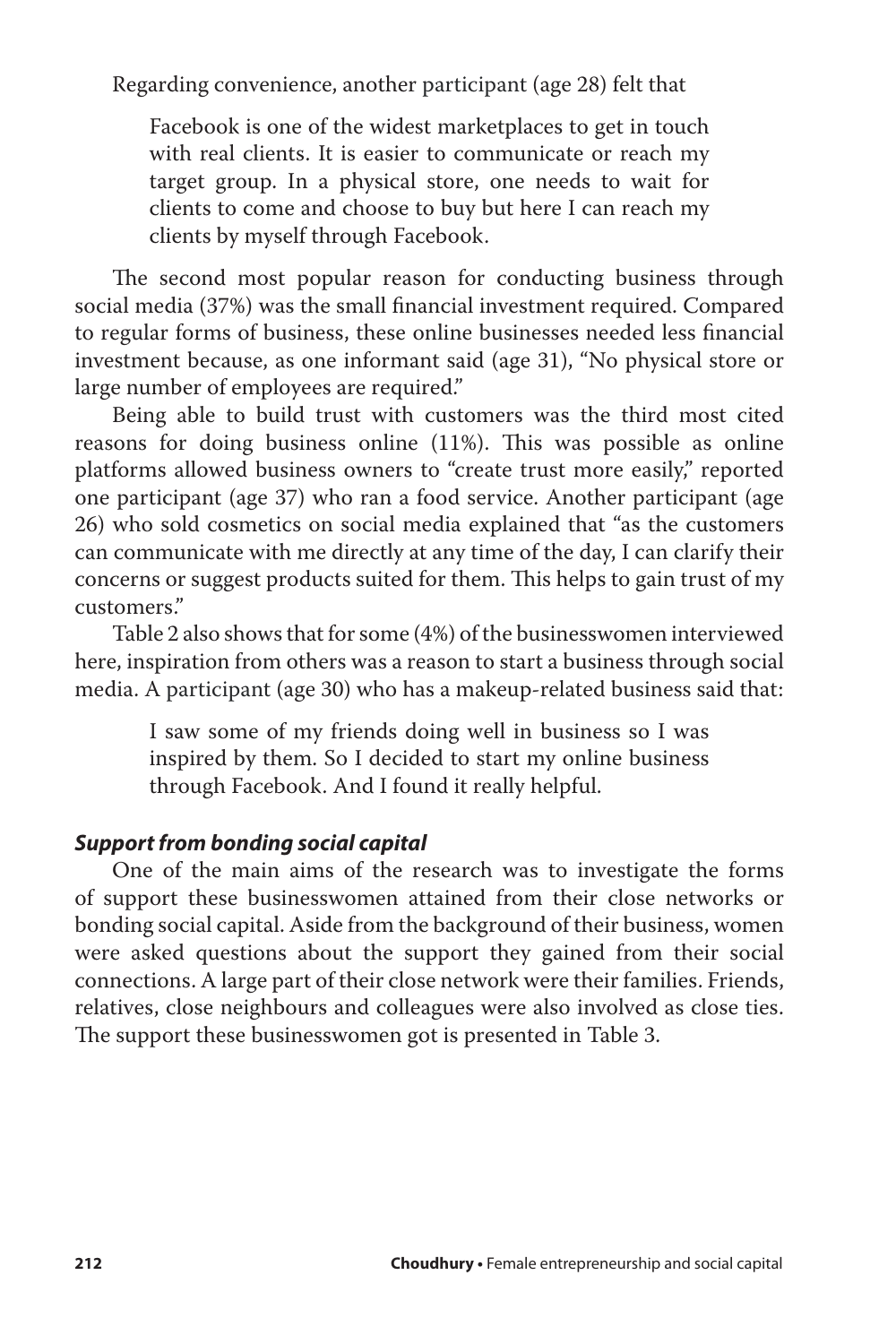**Table 3:** Type of support from bonding social capital

| Category                                             | Percentage |
|------------------------------------------------------|------------|
| Family support                                       | 90         |
| No family support                                    |            |
| • Runs business by themselves without family support | 10         |
| Type of support from families:                       |            |
| • Encouragement                                      | 33         |
| • Loan providers                                     | 30         |
| • Help with business activities                      | 15         |
| • Technical help                                     | 12         |
| Other close networks:                                |            |
| • Purchased products                                 |            |
| • Conducted free promotion                           | 6          |
| $\bullet$ Both                                       | 87         |

a) Family support

Ninety percent of the participants reported that they had support from their family in doing business. Of these, the majority (33%) received encouragement from their families, as can be seen in Table 3. Encouragement took the form of "emotional support," "looking after kids," and "helping with household chores" Although some of the previous research mentioned family responsibilities as an obstacle (Ahammad & Moudud-Ul- Huq, 2013; Cesaroni et al., 2017; Hossain et al., 2018), the majority of the participants in this research found family to be a strength. Encouragement from families reinforced the findings of Wally and Koshy (2014), as discussed previously. One participant (age 36) said,

> Without my family, running this business would be near impossible for me. I have children and older parents to look after. To send the parcels and to accept the orders through social media, my family supports me. After my family responsibilities are taken care of, I try to work on my business. As it is expanding and gaining customers, the amount of work is also increasing.

Some of the participants argued that the encouragement was mutual. A woman (age 29) who sold homemade foods explained that "some families encourage us as we contribute to the family expenses and so they feel encouraged to encourage us more." It is the financial benefit that encouraged them to provide assistance. Another participant (age 37) added that

> My earnings have helped me to have a voice in the family decision-making power. My contribution in the family or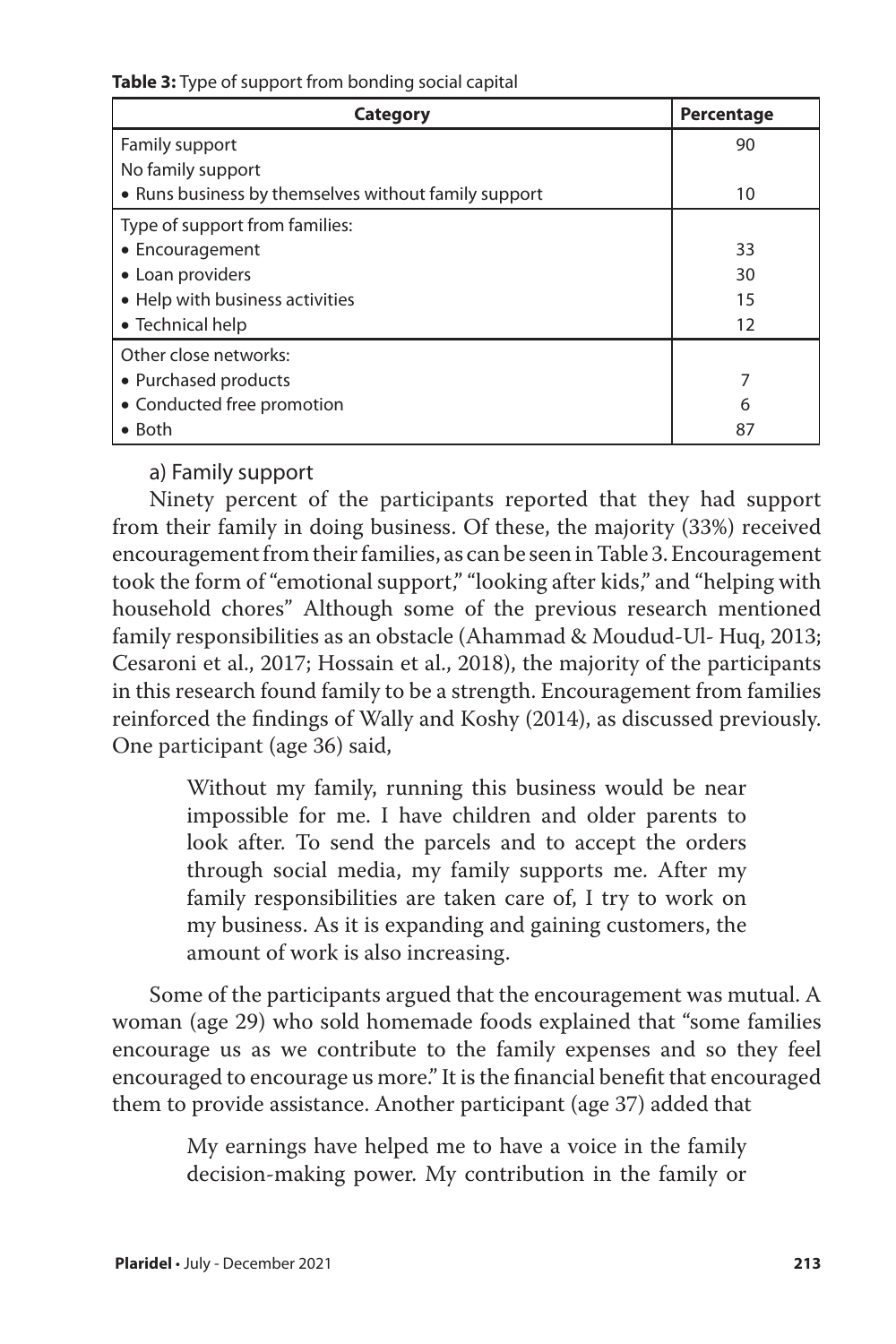social life is not only through financial support but also through decision-making opportunities.

Increased self-confidence and position in family decision-making was also found in other South Asian countries such as India, Pakistan, and Nepal (Gobbi, 2005; Leach & Sitaram, 2002).

Families also worked as loan providers for some of these women (30%). They claimed that family members, mainly husbands, fathers, and siblings, helped to launch the business by providing loans. Seeking a loan from financial institutions involves a lengthy and complex process. The participants reported opting out of acquiring loans from financial institutions for the following reasons: "too much hassle," "interest rates," "running around from office to office," and "too much paperwork." Loans offered by families were also witnessed in Ghana and Malaysia (Kuada, 2009; Yusuff et al., 2016).

The other types of support received were helping with doing businessrelated activities (15%) and providing technical help (12%). Families contributed by doing "inventory," "taking orders," and "ensuring delivery." A woman (age 44) whose business focused on crafts had a crisis with her laptop and her family helped by fixing it. She said, "I know how to run social media but I have zero knowledge on computer hardware. My family was most supportive in this matter."

Not all of the participants in this research had support from their families. Around 10% of the women entrepreneurs started the business on their own initiative and ran the business by themselves. No family support was needed or provided to them.

### b) Friends and other close networks

The driving force behind these women's online businesses were their friends, relatives, close neighbours, and colleagues. A majority of the participants (87%) had these close networks help by purchasing their products and also promoting their business. Almost all of the participants identified these bonding ties to include those who first bought their products. Members of these social networks also campaigned for their business and did free promotional activities on their own personal social media profiles. Free advertisements through word of mouth boosted the participants' businesses and increased the numbers of subscribers of their online business pages. An informant with a business selling crafts (aged 30) explained:

> My friends and relatives wrote a small note on my products and tagged my business page. Initially, customers came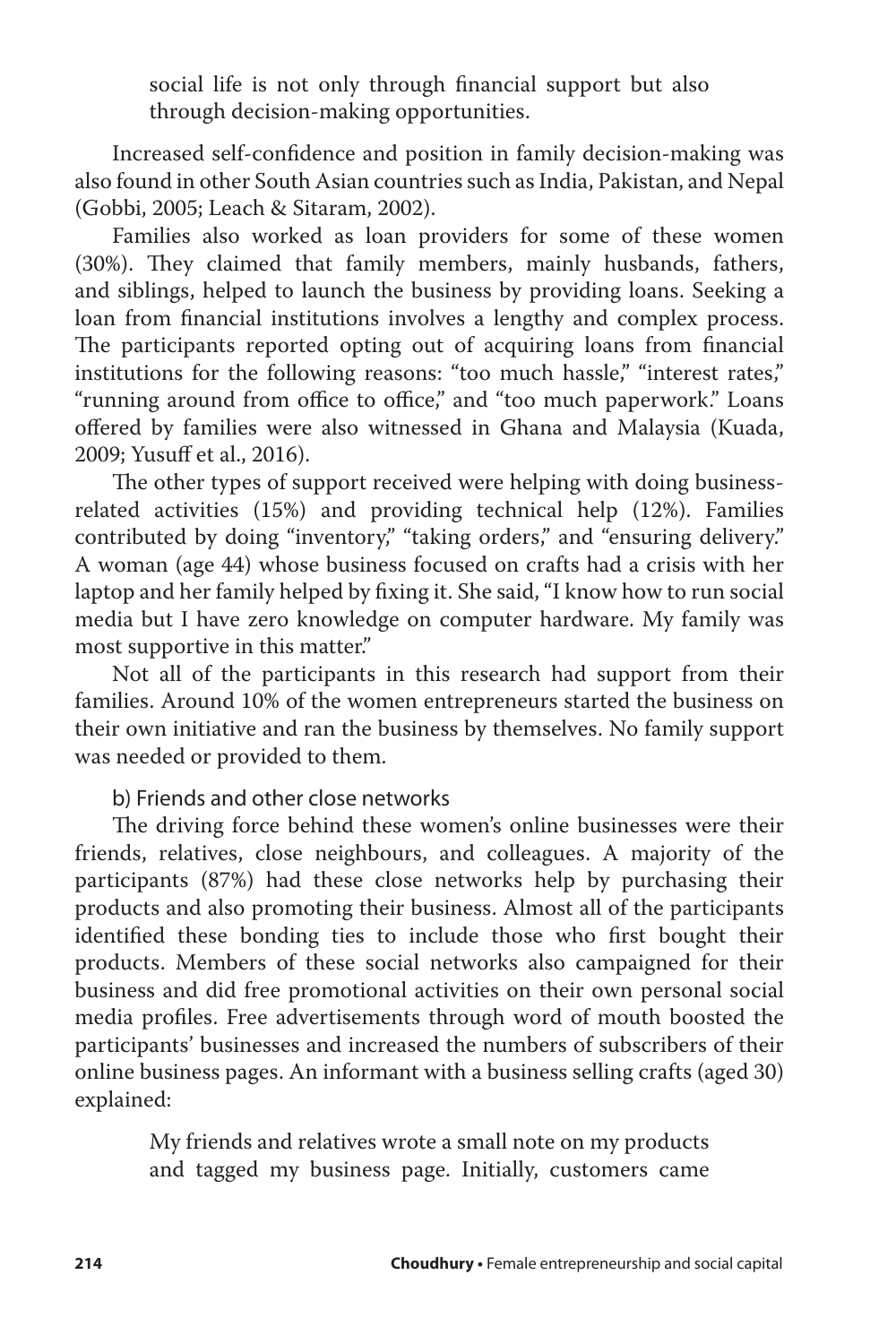through their contacts. A relative paid for promoting my page on Facebook. Support from them helped to establish my online business.

Bonding social capital offered support at multiple levels of the business, ranging from motivation to technical assistance. Family, friends, and other close networks contributed to the establishment and survival of the businesses run by women on social media.

## *Support from bridging social capital*

The businesswomen in this study identified officers in banks, other businessmen, and women and suppliers as their external network who provide some support to their business. Table 4 shows that these networks were seen as providing more of a formal or institutional support. An informant (age 35) regarded these networks' support as "office or paperrelated support." Most of the businesswomen spoke of the staff in banks in a positive way, reporting that they helped with the completion or submission of forms, the collection of documents, and other loan-related support (36%). Business-related problems (33%), such as where to lodge complaints against clients and information about better delivery services, were also received from these external networks. The participants also appreciated the logistical support (31%) received in the form of shipment, transportation, and skilled employees. Overall, the performance of their businesses appeared to rely on bridging social capital.

|  |  | Table 4: Type of support from bridging social capital |  |  |  |  |
|--|--|-------------------------------------------------------|--|--|--|--|
|--|--|-------------------------------------------------------|--|--|--|--|

| <b>Category</b>                       | Percentage |
|---------------------------------------|------------|
| Type of support                       |            |
| • Paperwork for loans                 | 36         |
| • Help with business-related problems | 33         |
| • Help with logistics                 | . 31       |

### *Support from customers*

Customers fall between bonding and bridging social capital, and the participating businesswomen also had customers who belonged to their close network as well as their external network. A blend of these two social capitals can be seen within their networks of customers. As shown in Table 3, close relations provided support in the initiation of the sales. They also contributed to increasing the number of customers via free promotional activities. These customers' comments on Facebook and Instagram pages, both positive and negative, were taken into consideration and analyzed to get a glimpse of the support they gave. The type of businesses that received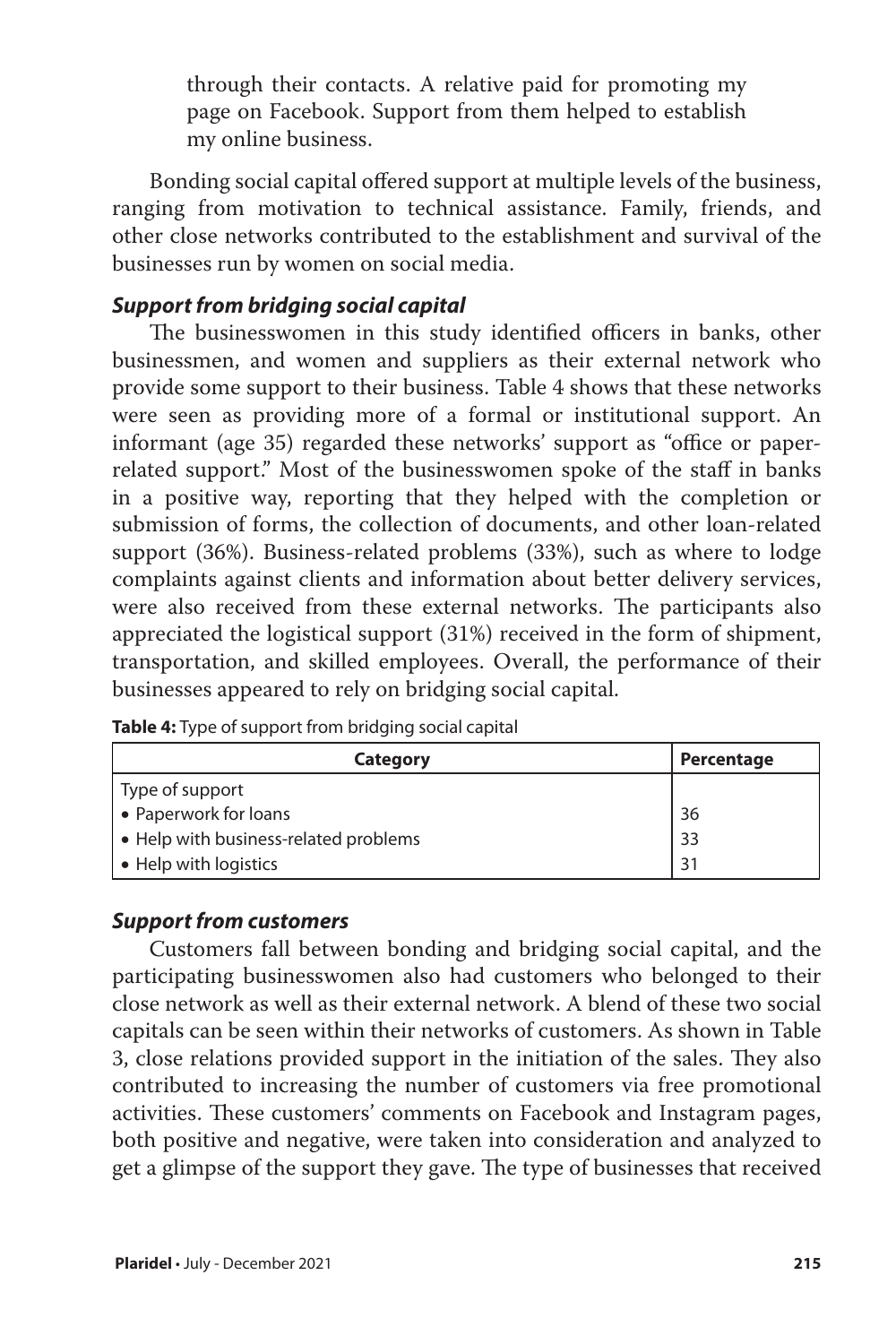the highest number of comments were those that sold cosmetics (35%) and clothes (33%). In comparison, businesses related to homemade food (25%) and stationary and crafts (7%) received fewer comments. On average, more positive comments were posted (55%) than negative (45%), as seen in Table 5.

| Number of comments:                                               | Percentage |
|-------------------------------------------------------------------|------------|
| • Cosmetics                                                       | 35         |
| • Clothes                                                         | 33         |
| • Homemade food                                                   | 25         |
| • Stationery and crafts                                           | 7          |
| Comments:                                                         |            |
| · Positive                                                        | 55         |
| • Negative                                                        | 45         |
| Positive comments:                                                |            |
| • Friendly customer care                                          | 26         |
| • Good quality                                                    | 21         |
| • Reasonable prices compared to other social media business pages | 16         |
| • Owner and her page are an inspiration                           | 13         |
| • Repeat purchases                                                | 11         |
| • Detailed description of products                                | 7          |
| • Love this page                                                  | 6          |
| Negative comments:                                                |            |
| • Lack of response                                                | 47         |
| • Delay in delivery                                               | 35         |
| • Poor delivery service                                           | 13         |
| • Picture and product don't match                                 | 5          |

**Table 5:** Type of comments

The positive comments received were mainly about "friendly customer care" (26%), "good quality" products (21%), and affordability (16%). A participant who ran a business selling stationery (age 29) said, "These comments encouraged others to join and order products." Other comments that the informants saw as encouragement for themselves and their businesses were: "owner and her page are an inspiration" (13%), "repeat purchase" (11%), "detailed description of products" (7%), and "love this page" (6%). These not only helped with sales but also formed a relationship between the business owner and the clients. While discussing positive comments and her business, a participant (age 36), whose business sold homemade food, said, "When those who are not my friends or relatives leave positive comments on my page, a new and strong bond is created. I have some customers who have actually became my good friends, which is not limited to business only but beyond that." These relationships turn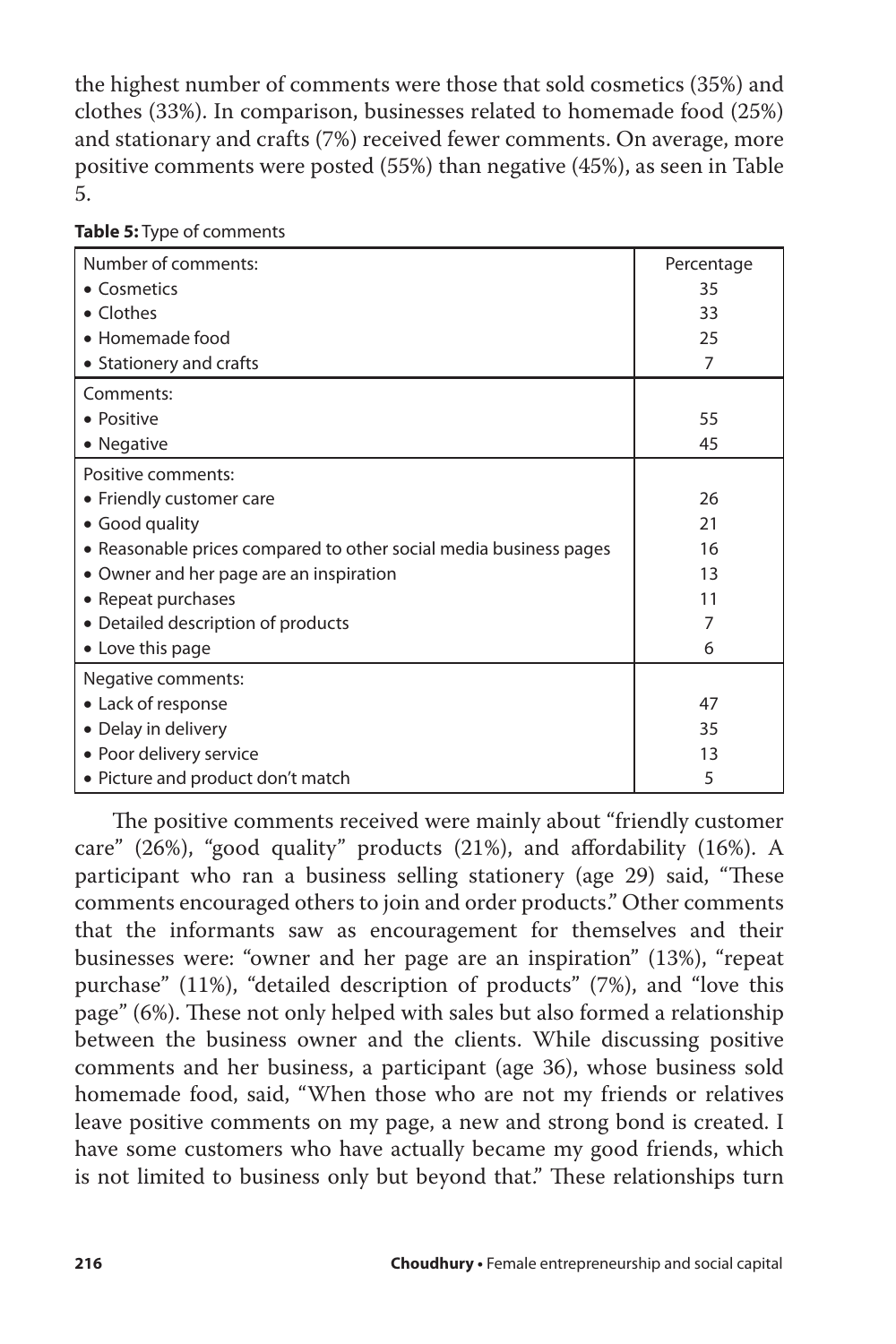bridging social capital into bonding social capital, as more than half of the participants (53%) reported experiencing this phenomenon.

Along with positive comments, the businesswomen's walls or pages also contained negative comments, although there were fewer of them than positive ones. Nearly half of the negative comments were related to "lack of response" (47%). Comments such as "delay in delivery" (35%), "poor delivery service" (13%), and "pictures and products don't match" (5%) were also seen. The cause of "lack of response" is obvious; one young participant (age 24) reported, "The page receives a large volume of comments and it is not possible for me or my family to answer them all after doing both house chores and business-related tasks." Regarding negative comments, an informant (age 28) noted that "these comments help to build business by offering better service and products." Another businesswoman (age 31), whose business sold cosmetics, compared social media-based businesses with other office-based jobs. She said,

> Disagreements or arguments or negative talk occur at every job but do we quit? No. Similarly, there is no point in stepping back. I am here to do business, I cannot be weak and close my shop. These comments mean that people are looking at my products, buying them and giving me feedback so I can improve.

These businesswomen accepted both positive and negative comments as intangible support which contributed to building their businesses. The findings suggest that this type of network helped the businesses to build, exist, and grow.

#### *Challenges*

This study found that lack of access to outside funding (35%), home and family-related chores (31%), socially unacceptable profession (18%), limited learning opportunities (9%), and technical and service-related problems in business (7%) are some of the obstacles the women faced in doing business through social media. The social networks of some of these women were not always positive. One participant (age 45) noted, "Family responsibilities burdened my business, for which sometimes I had to remain absent from daily activities." Another participant (age 39) who ran a cosmetics business felt that "heavy reliance on families for funding or technical support is not always good. I feel hesitance in seeking their help in these regards always. If I had the option to get easy loans or hire employees, then that would be better." Another participant (age 28) reported that her business was not being regarded as a profession by society. She summarized it as follows: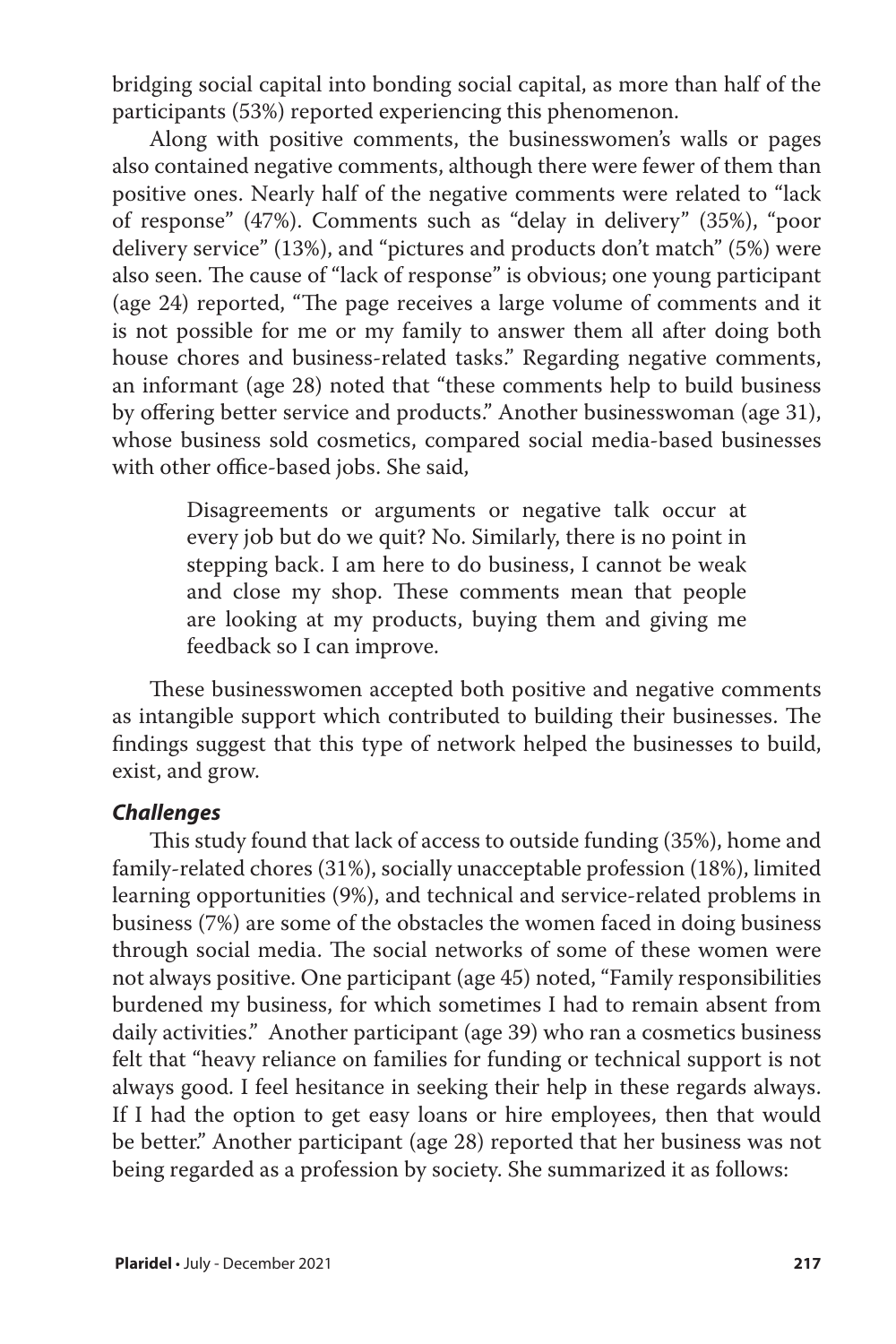Online business is not a socially well-recognized career as yet. Even if I earn more, our relatives and society do not appreciate that; rather, they look down upon our profession. Thus family often puts pressure to stop the business, even if it is going well and has a bright future. Woman doing business which is going well is still a myth to many of us. Thus, it is hard to manage funding from family. Moreover, a woman's career is still an optional aspect of our culture. Thus, in any sort of urgency or problem, the first thing that I had to do was temporarily close my business for a certain period of time. These irregularities make the competition even harder for me.

Bridging and bonding social capital in the business arena poses challenges for women. The presence of impediments was also found along with positive support. Marta Lindvert (2018) also expressed negative aspects of social capital with her findings from Tanzania and Pakistan.

### **Conclusion**

This research aimed to investigate the role social networks play in the performance of businesses run by women. The study found that not only the younger women, who are thought to be technology savvy, are taking the opportunities offered by the technology but also older women. However, while younger businesswomen use both Facebook and Instagram as their business tool, older women rely only on Facebook.

From a social capital perspective, bonding ties provided strong and positive support to these women. Family and friends encouraged women entrepreneurs by providing loans, free labour, and product promotions. These forms of initiative helped women to build and sustain their own businesses. On the other hand, bridging social capital offered more formal support in running the businesses.

Customers represented a blend of bonding and bridging social capital. Some customers shifted from bridging social capital to bonding social capital as they created a stronger bond of social network through their comments or feedback. Customers supported these businesswomen in multiple ways including intangible support. Such forms of support built the foundation for the businesses to start, survive, and succeed.

Along with positive support, these businesses also experienced challenges which forced some women to invest less time and effort in their businesses. Funding and technical crises, lack of scope for building capacities, as well as the daily responsibilities of home and family-related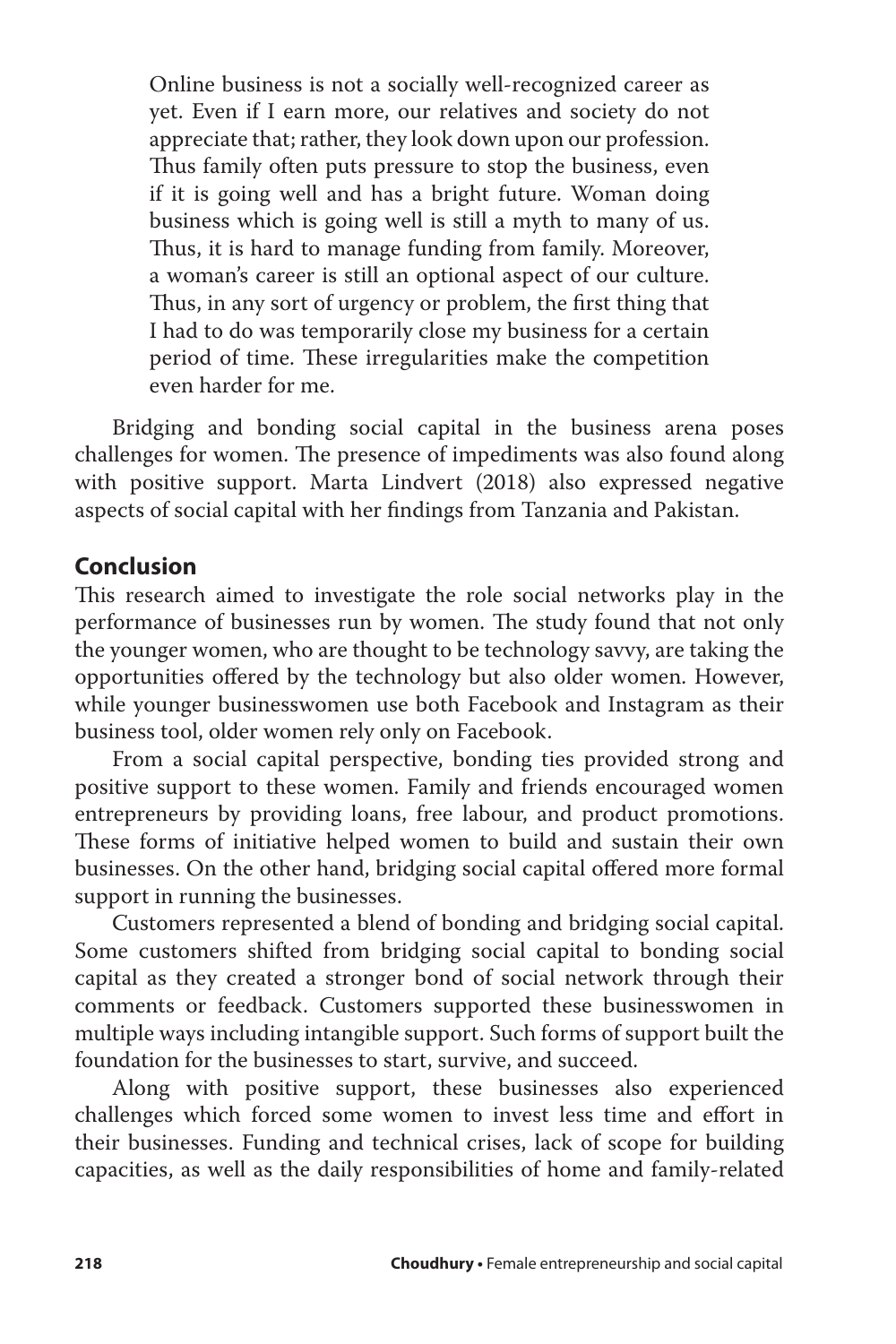chores were some of the impediments reported by the participants. Despite these barriers, the majority of the participants' families worked as their support system. The perspectives of the families are gradually changing after seeing the benefits of these forms of businesses.

However, funding is still an issue for some women. Financial institutions need to come forward with better and easy loan opportunities for women. Further research can focus on larger groups of participants, including both businesswomen and businessmen, to gain a comparative understanding of the role social capital plays in their businesses. Also, the policies that support businesswomen and businessmen who use social media for their businesses need to be examined.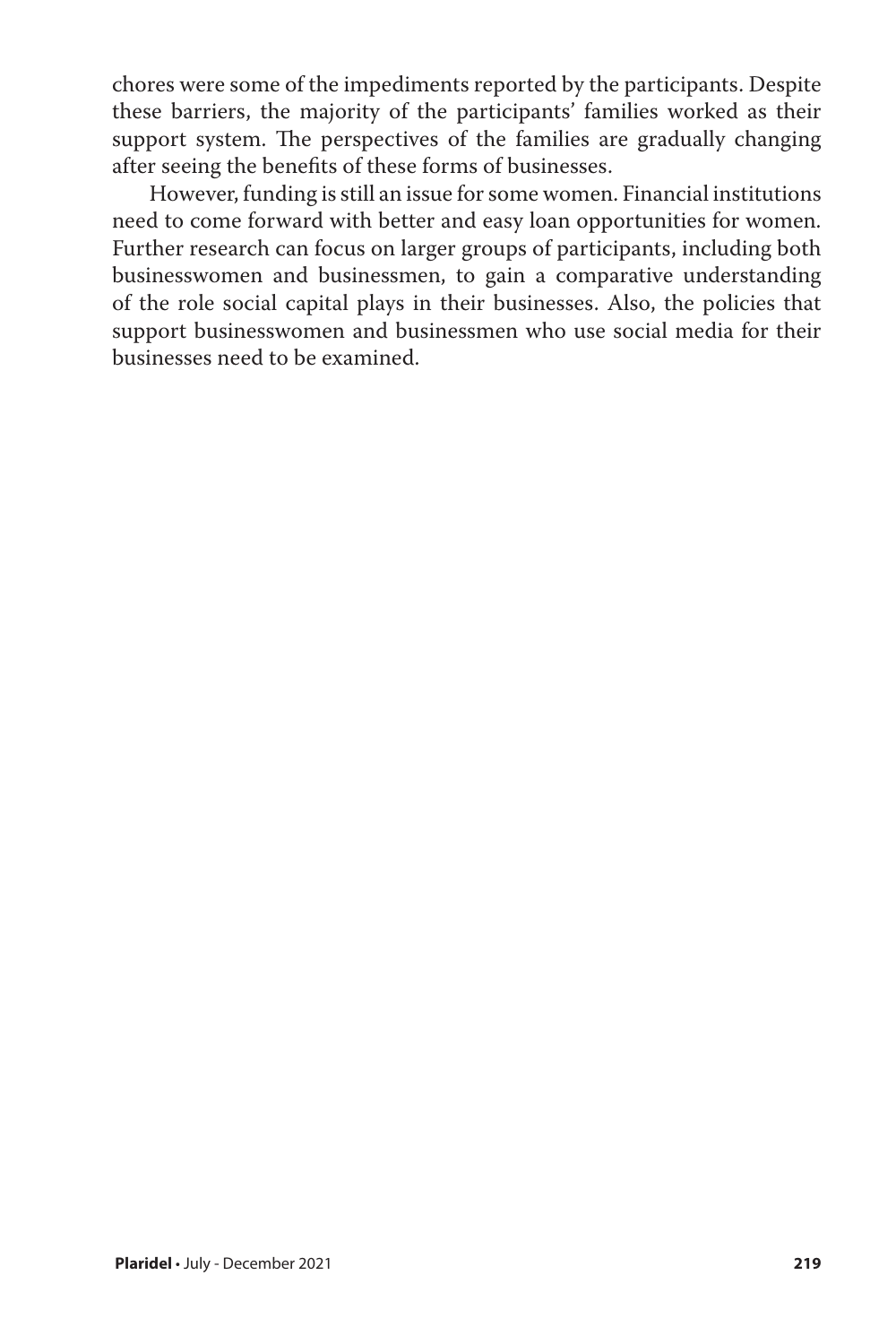## **References**

- Acharya, M., & Bennett, L. (1982). *Women and the subsistence sector economic participation and household decision making in Nepal*. The World Bank.
- Ackerly, B.A. (1995). Testing the tools of development: Credit programmes, loan involvement, and women's empowerment. *IDS Bulletin, 26*, 56–68. DOI: 10.1111/j.1759-5436.1995.mp26003007.x
- Afroze, T., Alam, M. K., Akther, E., & Jui, N. S. (2014), Women entrepreneurs in Bangladesh: Challenges and determining factors, *Journal of Business and Technology (Dhaka), IX* (02), 27–41. https://www. banglajol.info/index.php/JBT/article/view/26194
- Ahammad, I., & Moudud-Ul- Huq, S. (2013). Women entrepreneurship development in Bangladesh challenges and prospects. *International Journal of Innovative Research and Development, 2*(7), 41– 48. http://www.internationaljournalcorner.com/index.php/ijird\_ojs/article/view/133730/92931
- Ahmed, N., Hossain, M., & Hossain, M. I. (2017, June). Women entrepreneurs in SMEs: Bangladesh perspective 2017. *Think Asia*. https://think-asia.org/handle/11540/9681
- Aharoni, M. (2013). Food communities on Facebook emancipate Israeli-Arab women. *Al-Monitor*. https:// www.al-monitor.com/pulse/originals/2013/03/food-communities-on-facebook-emancipateisraeli-arab-women.html
- Akehurst, G., Simarro, E. & Mas-Tur, A. (2012). Women entrepreneurship in small service firms: Motivations, barriers and performance. *The Service Industries Journal, 32*(15), 2489–2505. DOI: 10.1080/02642069.2012.677834
- Bennet, D. & Richardson, P. (2005). *Building relationships and social capital development.* Paper presented at the 50th ICSB World Conference, June 15–18, Washington D.C.
- Bhatnagar, A., Bhardwaj, B. R., & Mittal, V. (2017). *Women entrepreneurship: A tool for work life balance*. Paper presented at the International Conference on Technology and Business Management. http:// www.ictbm.org/ictbm17/ictbm17cd/pdf/T128-final.pdf
- Bourdieu, P. (1986). The forms of capital. In Richardson J. G. (Ed.), *Handbook of theory and research for the sociology of education* (pp. 241–258). Greenwood.
- Cesaroni, F. M., Demartini, P., & Paoloni, P. (2017). Women in business and social media: Implications for female entrepreneurship in emerging countries. *African Journal of Business Management, 11*(14), 316–326. https://doi.org/10.5897/AJBM2017.8281
- Choudhury, N. (2021). Ageing, health misinformation and mobile messaging apps. *Catalan Journal of Communication & Cultural Studies, 13*(2), 233–47, https://doi.org/10.1386/cjcs\_00051\_1
- Coleman, J. (1988). Social capital in the creation of human capital. *American Journal of Sociology 94* (supplement), s95–s120. http://www.jstor.org/stable/2780243
- Dah, S. & Zolnik, D. J. (2011). Social capital and entrepreneurship: An exploratory analysis, *African Journal of Business Management, 5*(12), 4961–4975. https://doi.org/10.5897/AJBM11.095
- Dalal, K. (2011). Does economic empowerment protect women from intimate partner violence? *Injury & Violence, 3*(1), 35–44. https://doi.org/10.5249/jivr.v3i1.76
- Deutsche Welle. (2020, December 29). Many women in Bangladesh create online businesses
- during pandemic. *The Financial Express*. https://thefinancialexpress.com.bd/trade/many-women-inbangladesh-create-online-businesses-during-pandemic-1609255446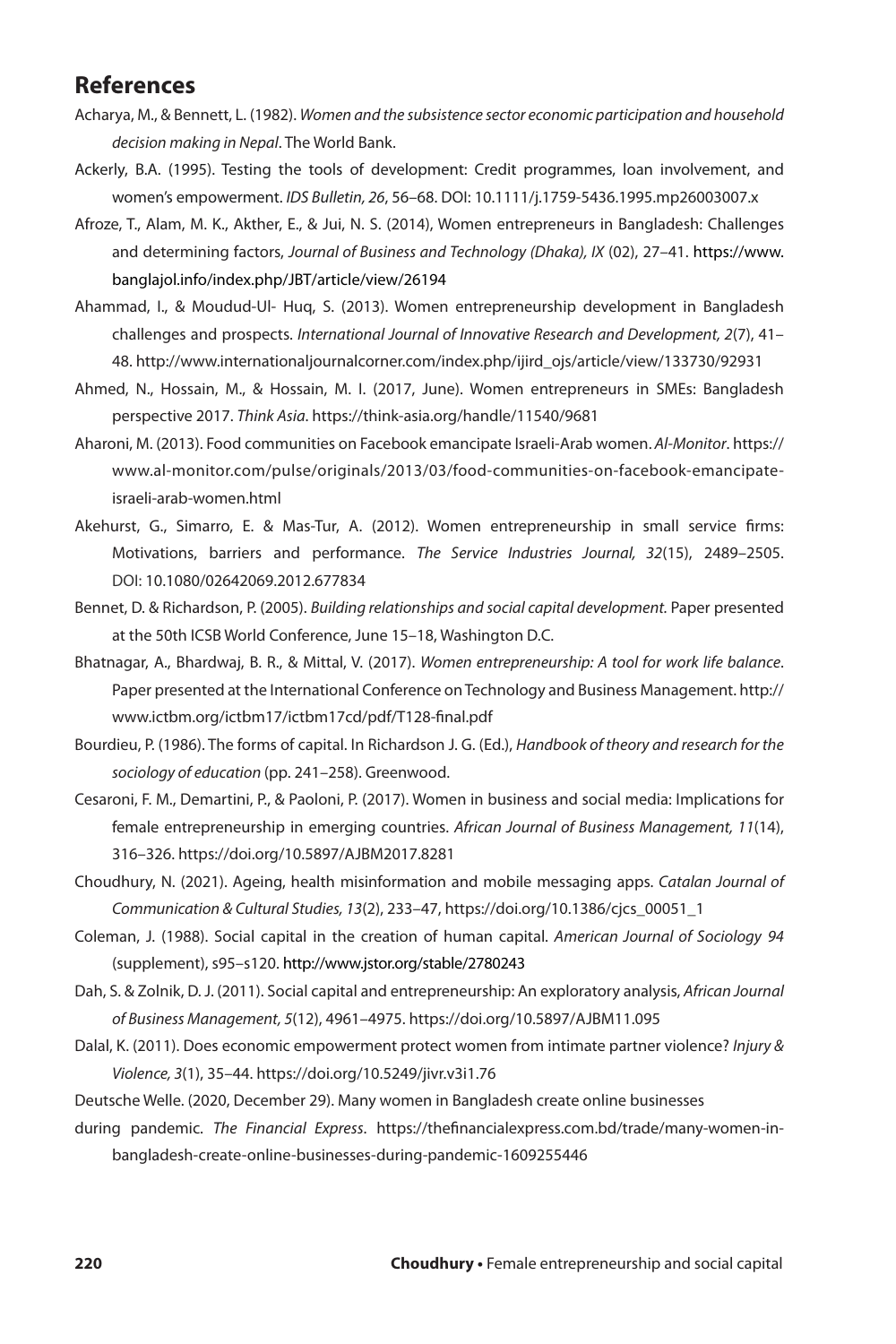- Dhaliwal, S. (2000). Entrepreneurship—A learning process: The experiences of Asian female entrepreneurs and women in business. *Education and Training, vol. 42*(8), 445–453. https://doi. org/10.1108/00400910010379970
- Gailey, R. (2010). *Social capital and economic empowerment: A longitudinal analysis of the relationship between changes in the value of accumulate assets and measures of social capital among rural South African women.* [Doctoral dissertation, University of San Diego, CA.]. University of San Diego Digital USD.
- Genç, M., & Öksüz, B. (2015). *A fact or an illusion: Effective social media usage of female entrepreneurs*. Paper presented at the World Conference on Technology, Innovation and Entrepreneurship. https://doi. org/10.1016/j.sbspro.2015.06.345
- Gobbi, M. S. D. (2005). *Nepal and Pakistan, micro-finance and microenterprise development: Their contribution to the economic empowerment of women*. International Labour Office.
- Godefroit-Winkel, D. (2018). Developing shopping abilities to empower: An ethnography of Moroccan women in supermarkets. *Markets, Globalization & Development Review*, *3*(2), 1–29. https://doi. org/10.23860/MGDR-2018-03-02-02
- Harris, L., & Dennis, C. (2011). Engaging customers on Facebook: Challenges for e-retailers. *Journal of Consumer Behaviour,10*, 338–346. https://doi.org/10.1002/cb.375
- Hashemi, S. M. & Schuler, R.S. (1993). *Defining and studying empowerment of women: A research note from Bangladesh*. John Snow, Inc.
- Hill, E.J., Jacob, J.L., Shannon, L. L., Brennan, R.T., Blanchard, V.L. & Martinengo, G. (2008). Exploring the relationship of workplace flexibility, gender, and life stage to family-to-work conflict, and stress and burnout. *Community, Work & Family, 11*(2), 165–181. DOI: 10.1080/13668800802027564
- Hossain, A., Siddique, M. Z. R., & Jamil, M. A. A. (2018). Factors affecting women involvement as entrepreneur in SMEs sector in Bangladesh. *Business, Management and Economics Research, 4*(5), 51–65. https://www.arpgweb.com/pdf-files/bmer4(5)51-65.pdf
- Hughes, K. D., Jennings, J. E., Brush, C., Carter, S., & Welter, F. (2012). Extending women's entrepreneurship research in new directions. *Entrepreneurship Theory and Practice*, *36*(3), 429–442. https://doi. org/10.1111/j.1540-6520.2012.00504.x
- Hundera, M. B. (2014). Micro and small scale enterprises (MSEs) development service in women's entrepreneurial start-ups in Ethiopia: A study conducted in three cities: Dire Dawa, Harar and Jigjiga. *International Journal of Shipping and Transport Logistics, 2*(4), 77–78. http://www.sciepub. com/JBE/abstract/2526
- Internet World Stats. (2018). *Internet Usage in Asia*. Internet World Stats. Retrieved October 28, 2018 from https://www.internetworldstats.com/stats3.htm
- Kuada, J. (2009). Gender, social networks, and entrepreneurship in Ghana. *Journal of African Business, 10*(1), 85–103. https://doi.org/10.1080/15228910802701445
- Lages, L., Silva, G., Styles, C., & Pereira, Z. (2009). The NEP scale: A measure of network export performance. *International Business Review, 18*(4), 344–356. https://doi.org/10.1016/j.ibusrev.2009.04.002
- Leach, F., & Sitaram, S. (2002). Microfinance and women's empowerment: A lesson from India. *Development in Practice, 12*(05), 575–588. https://doi.org/10.1080/0961452022000017597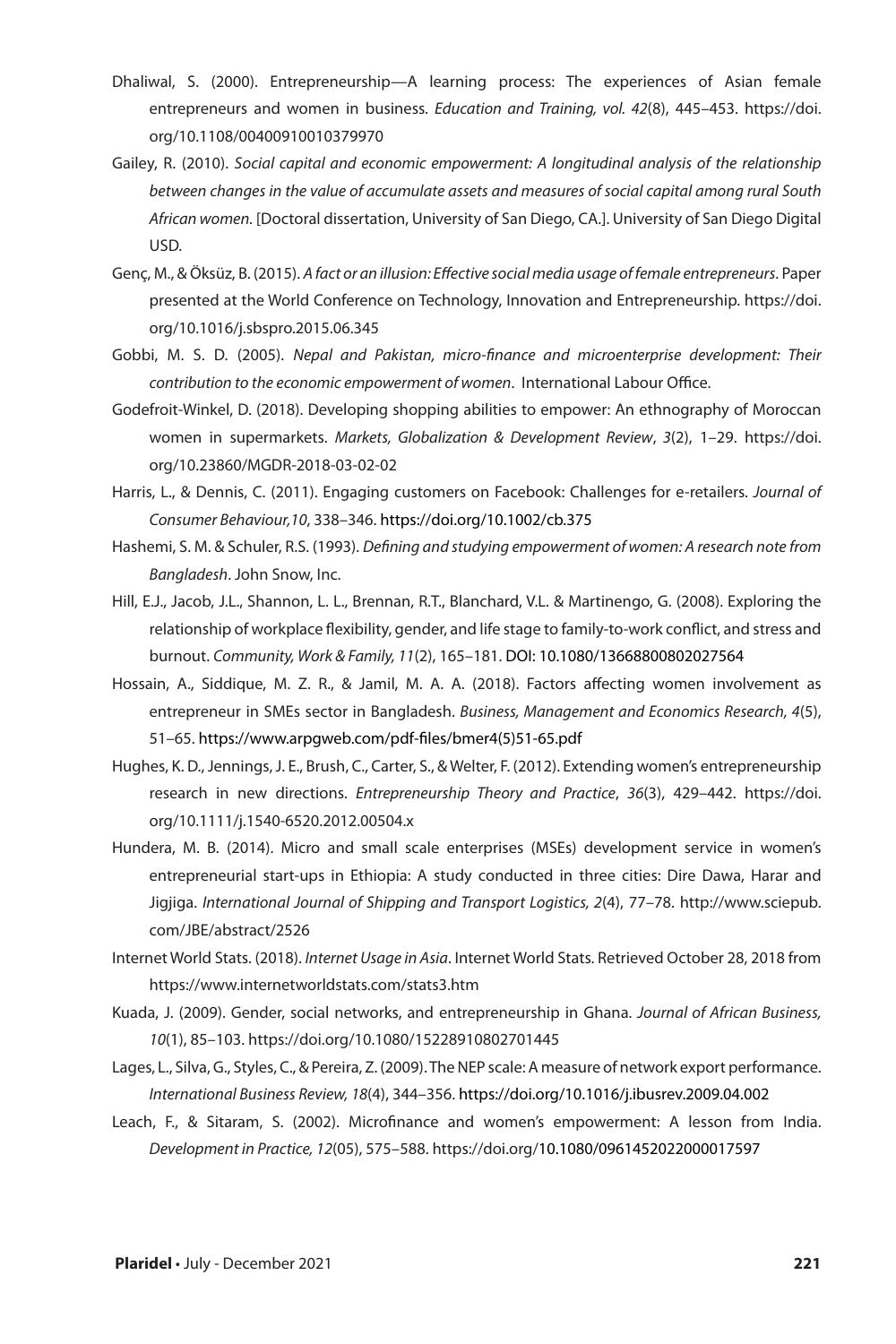- Lin, N. (1999). Building a network theory of social capital. *Connections*, *22*(1), 28–51. http://faculty. washington.edu/matsueda/courses/590/Readings/Lin%20Network%20Theory%201999.pdf
- Lin, N. (2000). Inequality in social capital. *Contemporary Sociology, 29*(6), 785–795. https://doi. org/10.2307/2654086
- Lindvert, M. (2018). *Resource acquisition and the complexity of social capital: Perspectives from women entrepreneurs in Tanzania and Pakistan.* [Doctoral thesis], Mid Sweden University. https://www.divaportal.org/smash/get/diva2:1221924/FULLTEXT01.pdf
- Loader, B. D. & Mercea, D. (2011). Networking democracy? Social media innovations and participatory politics. *Information, Communication and Society, 14*(6), 757–769. https://doi.org/10.1080/136911 8X.2011.592648
- MacNeil, I. (1980). *The new social contract: An inquiry into modern contractual relations.* Yale University Press.
- Marin, A., Gelcich, S., Castilla, J.C., & Berkes, F. (2012). Exploring social capital in Chile's coastal benthic comanagement system using a network approach. *Ecology and Society 17*(1), 1–17. DOI: 10.5751/ ES-04562-170113
- Mozumdar, L., Farid, K. S., & Sarma, P. K. (2017). Relevance of social capital in women's business performance in Bangladesh. *Journal of the Bangladesh Agricultural University, 15*(1), 87–94. http:// baures.bau.edu.bd/wp-content/uploads/2017/07/11.-JBAU-823-17\_Farid.pdf
- Muniady, R. A., Mamun, A. A., Mohamad, M. R., Permarupan, P. Y., & Zainol, N. R. B. (2015). The effect of cognitive and relational social capital on structural social capital and micro-enterprise performance. *SAGE Open,* 1–9. https://doi.org/10.1177/2158244015611187
- Nahapiet, J., & Ghoshal, S. (1998). Social capital, intellectual capital, and the organizational advantage. *Academy of Management Review, 23*(2), 242–266. https://doi.org/10.2307/259373
- Neneh, N. B. (2017). Family support and performance of women-owned enterprises: The mediating effect of family-to-work enrichment. *The Journal of Entrepreneurship*, *26*(2), 196–219. https://doi. org/10.1177/0971355717716762
- Neneh, N. B. (2018). Family-work conflict and performance of women owned enterprises: The role of social capital in developing countries--Implications for South Africa and beyond. *Journal of International Women's Studies, 19*(6), 326– 343. https://vc.bridgew.edu/jiws/vol19/iss6/21/
- Newsom, V. A. and Lengel, L. (2012). Arab women, social media, and the Arab spring: Applying the framework of digital reflexivity to analyze gender and online activism. *Journal of International Women's Studies, 13*(5), 31–45. https://vc.bridgew.edu/jiws/vol13/iss5/5/
- Parsons, A.G. (2002). Non-functional motives for online shoppers: Why we click. *Journal of Consumer Marketing,19*(5), 380–392. https://doi.org/10.1108/07363760210437614
- Pham, T., & Talavera, O. (2018). Discrimination, social capital, and financial constraints: The case of Viet Nam. *World Development, 102*, 228–242. https://doi.org/10.1016/j.worlddev.2017.10.005
- Plantenga, J. & Remery, C. (2009). Flexible working time arrangements and gender equality: A comparative review of 30 European countries. *Publications Office of the European Union.* https://publications. europa.eu/en/publication-detail/-/publication/13a65488-9cd7-46f5-b9f4-d60e3dd09592/ language-en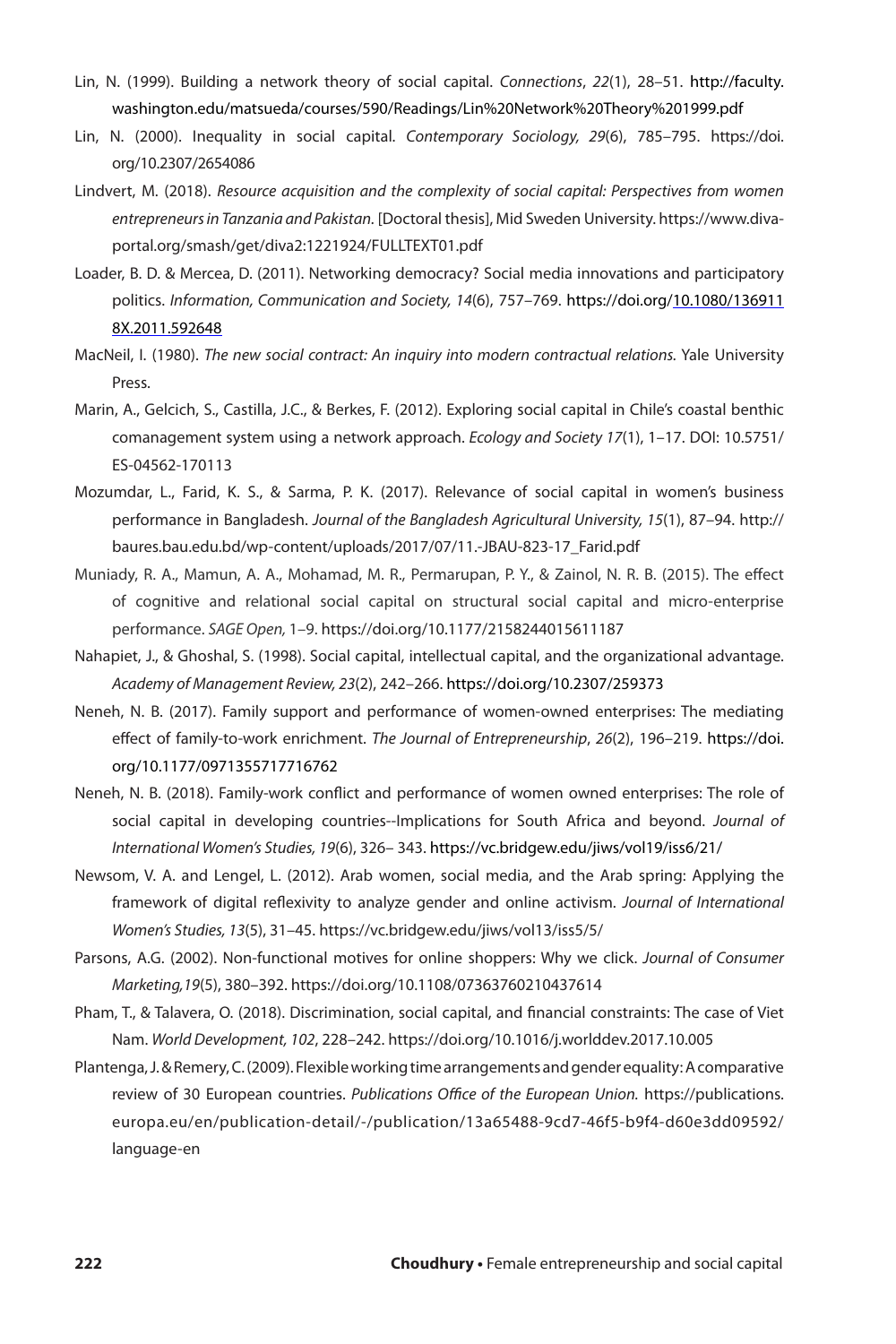Portes, A. (1998). Social capital: Its origins and applications in modern sociology. *Annual Review of Sociology,* 24 (1), 1–24. https://www.jstor.org/stable/223472

Portes, A. (2010). *Economic sociology: A systematic inquiry*. Princeton University Press.

- Portes, A., & Landolt. P. (2000). Social capital: Promise and pitfalls of its role in development. *Journal of Latin American Studies 32*(2), 529–547. https://doi.org/10.1017/S0022216X00005836
- Putnam, R. D. (2000). *Bowling alone: The collapse and revival of American community*. Simon and Schuster.
- Radsch, D. C. (2017, December 06). Revolution, women and social media in the Middle East. *Huffpost*. https://www.huffpost.com/entry/revolution-women\_b\_1235603
- Radsch, C. C., & Khamis, S. (2013). In their own voice: Technologically mediated empowerment and transformation among young Arab women. *Feminist Media Studies, 13*(5), 881–890. https://doi.org /10.1080/14680777.2013.838378
- Rahadi, D. R., & Abdillah, L. A. (2013). *The utilization of social networking as promotion media (Case study: Handicraft business in Palembang)*. Paper presented at the Seminar Nasional Sistem Informasi Indonesia, Indonesia. https://doi.org/10.13140/2.1.4990.5604
- Rajendran, A. (2015). *Social media in women empowerment*. Paper presented at the International Women's Conference "Bridging Urban and Rural." https://www.researchgate.net/publication/281198252\_ Social\_media\_in\_Women\_Empowerment
- Rohm, AJ., & Swaminathan, V. (2004). A typology of online shoppers based on shopping motivations. *Journal of Business Research, 57*(7), 748–747. https://doi.org/10.1016/S0148-2963(02)00351-X
- Roomi, M. A. (2009). Growth process of women-owned enterprises: Impact of building and using their social capital. *Journal of Enterprising Culture, 17*(4), 1-22. https://www.researchgate.net/ publication/46510550\_Impact\_of\_social\_capital\_development\_and\_use\_in\_the\_growth\_ process\_of\_women-owned\_firms
- Rotman, D., Vieweg, S., Yardi, S., Chi, E. H., Preece, J., Shneiderman, B., Pirolli, P., Glaisyer, T. (2011). From slacktivism to activism: Participatory culture in the age of social media. Paper presented at the CHI 2011, Vancouver, Canada. http://dx.doi.org/10.1145/1979742.1979543
- Schmidt, R. A. & Parker, C. (2003). Diversity in independent retailing: Barriers and benefits The impact of gender. *International Journal of Retail & Distribution Management, 31*(8), 428–439. https://doi. org/10.1108/09590550310484106
- Schuster, J. (2013). Invisible feminists? Social media and young women's political participation. *Political Science, 65*(1), 8–24. https://doi.org/10.1177/0032318713486474
- Sheikh, A. Q., Meraj, M., & Sadaqat, B. M. (2015). Gender equality and socio-economic development through women's empowerment in Pakistan. *Ritsumeikan Journal of Asia Pacific Studies, 34,* 142– 160. https://www.apu.ac.jp/rcaps/uploads/fckeditor/publications/journal/RJAPS34\_13\_Meraj.pdf
- Smith-Hunter, A. & Boyd, R. (2004). Applying theories of entrepreneurship to a comparative analysis of white & minority women business owners. *Women in Management Review, 19*(1), 18–28. https://doi. org/10.1108/09649420410518403
- Stam, W., Arzlanian, S., & Elfring, T. (2014). Social capital of entrepreneurs and small firm performance: A meta-analysis of contextual and methodological moderators. *Journal of Business Venturing, 29*(1), 152–173. DOI: 10.1016/j.jbusvent.2013.01.002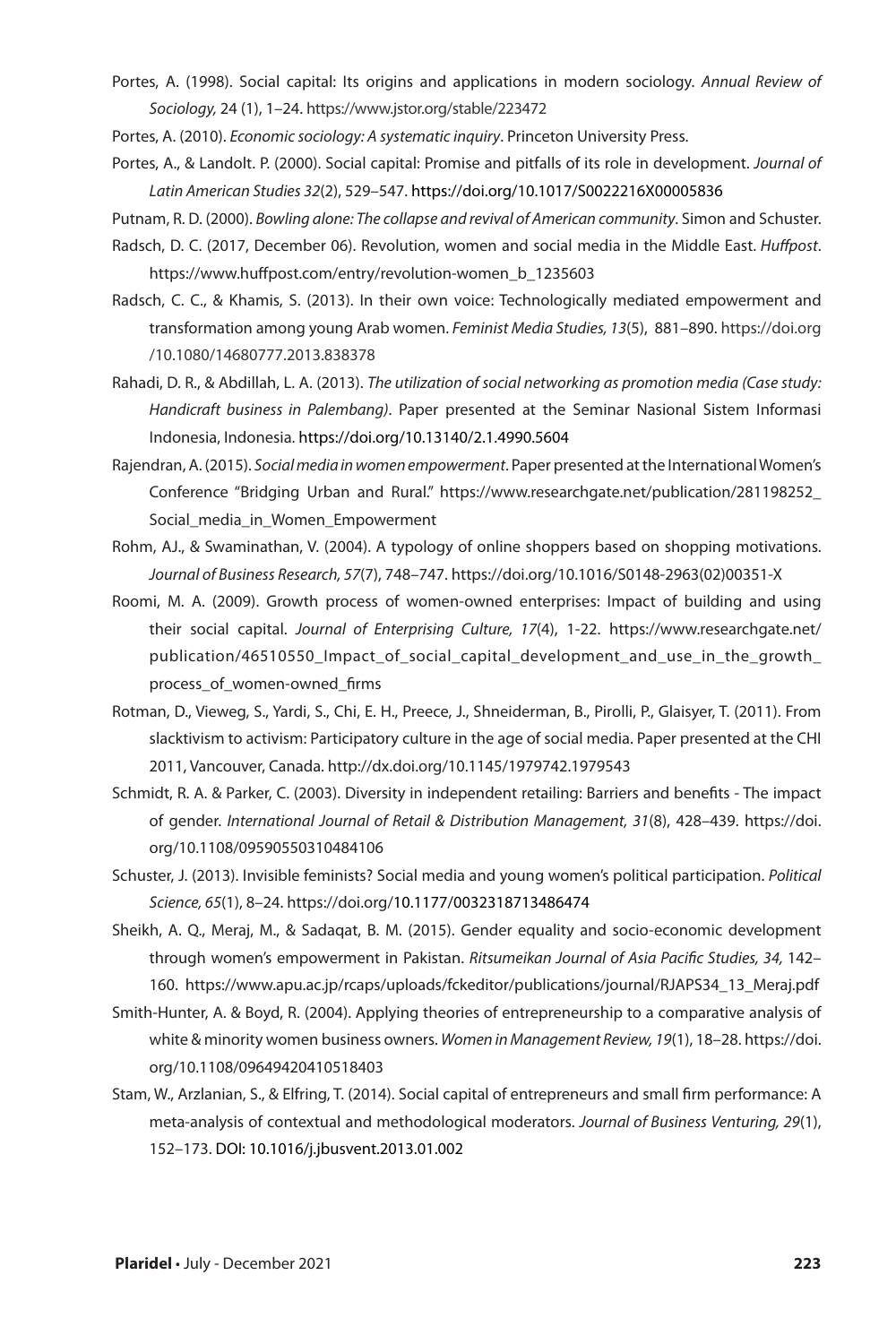- Suharso, P., Ani, H. M., Sukidin, Sedyati, R. N., Hartanto, W., & Mardiyana, L. O. (2019). Woman entrepreneurs in Jember: Effect of social capital and virtual geography. *IOP Conference Series: Earth and Environmental Science, 243*(1), 1–9. https://iopscience.iop.org/article/10.1088/1755-1315/243/1/012093
- Sultana, A. (2010). Patriarchy and women's subordination: A theoretical analysis. *The Arts Faculty Journal, 4*, 1–18. https://doi.org/10.3329/afj.v4i0.12929
- Teoh, W., & Chong, S. (2008). Improving women entrepreneurs in small and medium enterprises in Malaysia: Policy recommendations. *Communications of the IBIMA, 2*, 31–38. https://ibimapublishing. com/articles/CIBIMA/2008/853464/
- The Daily Star. (2018, September 18). Per capita income now \$1,751, GDP growth 7.86pc. *The Daily Star*. https://www.thedailystar.net/country/bangladesh-per-capita-income-rises-usd-1751-gdpgrowth-hits-786-percent-fiscal-year-2018-1635565
- Tundui, C., & Tundui, H. (2013). An empirical analysis of social capital and enterprise performance in Tanzania: The case of women owned businesses. *International Journal of Developing Societies, 2*(1), 50–60. https://doi.org/10.11634/216817831302285
- Tuten, T. (2008). *Advertising 2.0: Social media marketing in a web 2.0 world.* Praeger.
- Ukpere, C. L., Slabbert, A. D., & Ukpere, W. I. (2014). Rising trend in social media usage by women entrepreneurs across the globe to unlock their potentials for business success. *Mediterranean Journal of Social Sciences, 5*(10), 551–559. https://doi.org/10.5901/mjss.2014.v5n10p551
- Wally, E. & Koshy, S. (2014). *The use of Instagram as a marketing tool by Emirati female entrepreneurs: an*  exploratory study. Paper presented at the 29<sup>th</sup> International Business Research Conference. World Business Institute Australia, Australia. https://ro.uow.edu.au/dubaipapers/621/
- We Are Social. (2017). Digital in 2017: Global overview. *We Are Social*. Retrieved September 16, 2018 from https://wearesocial.com/special-reports/digital-in-2017-global-overview
- Woolcock, M. & Narayan, D. (2000). Social capital: Implications for development theory, research, and policy. *The World Bank Research Observer, 15*(2), 225–249. DOI: 10.1093/wbro/15.2.225
- World Economic Forum. (2021). Global gender gap report 2021: Insight report. *World Economic Forum*. http://www3.weforum.org/docs/WEF\_GGGR\_2021.pdf
- Yukongdi, V., & Cañete, J. M. (2020). The influence of family, human, social capital & government support services on women entrepreneurial start-up decisions: A qualitative study. *Review of Integrative Business and Economics Research, 9*(1), 307–318. https://www.proquest.com/openview/61dd7866 7e3b3c3dc9b72d3e12c7859f/1?pq-origsite=gscholar&cbl=2032316
- Yusuff, Y. Z., Bakar, A. A., & Ahmad, S. (2016). Microfinance and women entrepreneurs' business performance: The mediating role of social capital *Journal for Studies in Management and Planning, 02*(6), 82–96. https://core.ac.uk/download/pdf/83552803.pdf